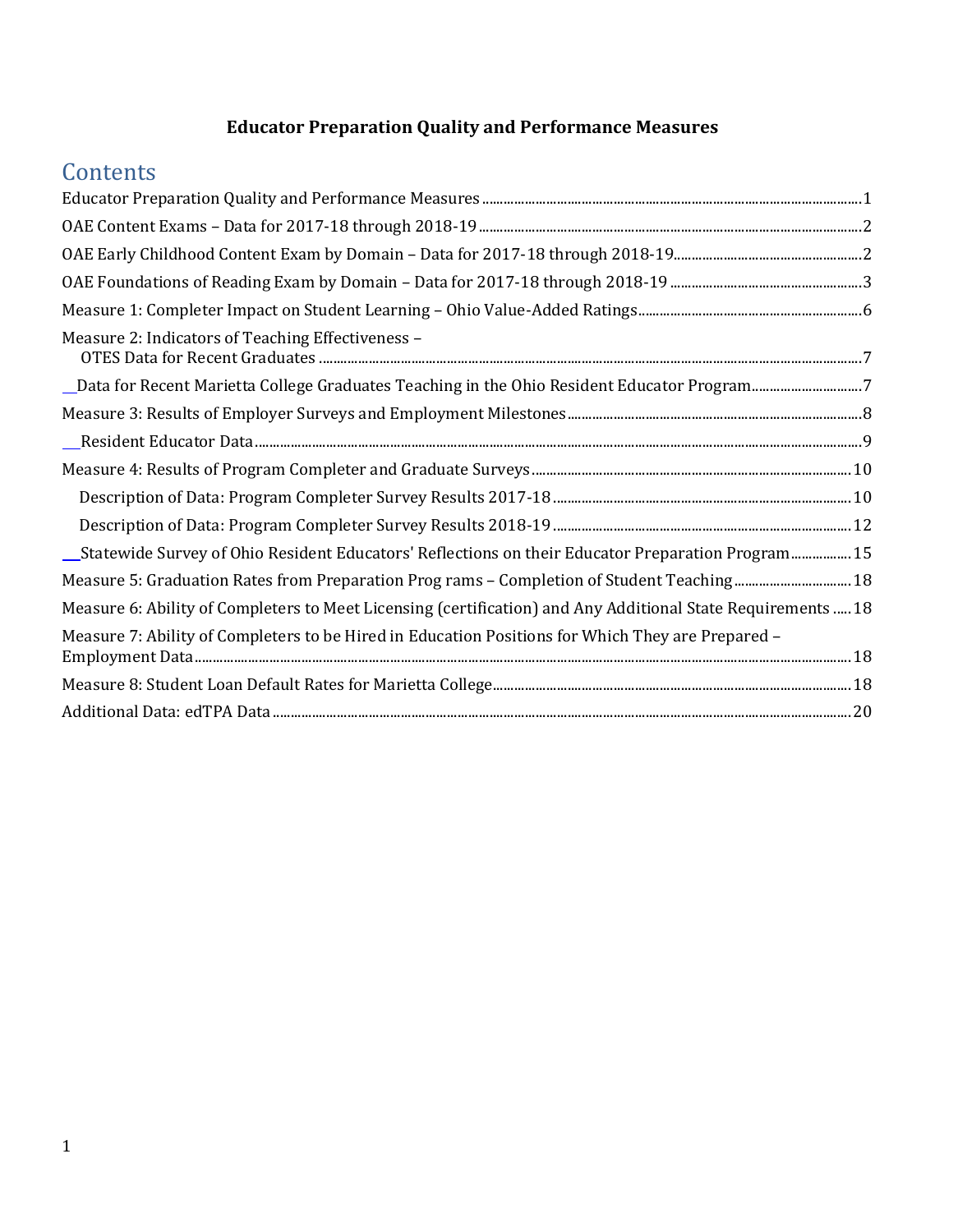## **Teacher Licensure Exams**

To qualify for an initial teaching license in Ohio, candidates must successfully pass teacher licensure exams. The Ohio Assessments for Educators (OAE) exams measure professional (pedagogical) knowledge and the subject-specific content area knowledge of candidates. Marietta's education department has constructed its curriculum and clinical experiences to ensure that our teacher candidates excel on these assessments. *Marietta College has a 100% pass rate on teacher licensure exams demonstrating our program completers are prepared to meet licensing and state requirements. The average score for our program completers is typically above the state average on these exams.*

| License Program                               | N        | Pass Rate | Marietta Mean | State Mean |
|-----------------------------------------------|----------|-----------|---------------|------------|
| <b>Early Childhood Education</b>              | 12       | 100%      | 77.5          | 77.1       |
| <b>Intervention Specialist, Mild/Moderate</b> | 16       | 100%      | 82.7          | 83.4       |
| <b>Middle Childhood Language Arts</b>         | $\theta$ | 100%      | N/A           | N/A        |
| <b>Middle Childhood Mathematics</b>           | 0        | 100%      | N/A           | N/A        |
| <b>Middle Childhood Science</b>               | $\Omega$ | 100%      | N/A           | N/A        |
| <b>Middle Childhood Social Studies</b>        | $\Omega$ | 100%      | N/A           | N/A        |
| <b>AYA English Language Arts</b>              |          | 100%      | N/A           | N/A        |
| <b>AYA Mathematics</b>                        | $\Omega$ | 100%      | N/A           | N/A        |
| <b>AYA Social Studies</b>                     |          | 100%      | N/A           | N/A        |
| <b>AYA Science</b>                            | $\Omega$ | 100%      | N/A           | N/A        |

#### **OAE Content Exams – Data for 2017-18 through 2018-19**

#### <span id="page-1-0"></span>**OAE Early Childhood Content Exam by Domain – Data for 2017-18 through 2018-19**

<span id="page-1-1"></span>

|                 | Content         |                       |             |         |             |             |
|-----------------|-----------------|-----------------------|-------------|---------|-------------|-------------|
|                 | Domain          | <b>Competency Key</b> |             | %       | # of Takers | % Correct - |
| <b>Test</b>     | <b>Key Code</b> | Code                  | # of Takers | Correct | - State     | State       |
|                 |                 | 0001                  | 12          | 71.3    | 4328        | 74.8        |
|                 |                 | 0002                  | 12          | 83.5    | 4328        | 81.9        |
|                 | 01              | 0003                  | 12          | 69.6    | 4328        | 74.6        |
|                 |                 | 0004                  | 12          | 73.3    | 4328        | 76.6        |
|                 |                 | 0005                  | 12          | 71.0    | 4328        | 65.8        |
|                 |                 | 0006                  | 12          | 82.1    | 4328        | 76.2        |
| Early Childhood | 02              | 0007                  | 12          | 74.5    | 4328        | 76.7        |
| Education       | 03              | 0008                  | 12          | 70.1    | 4328        | 80.7        |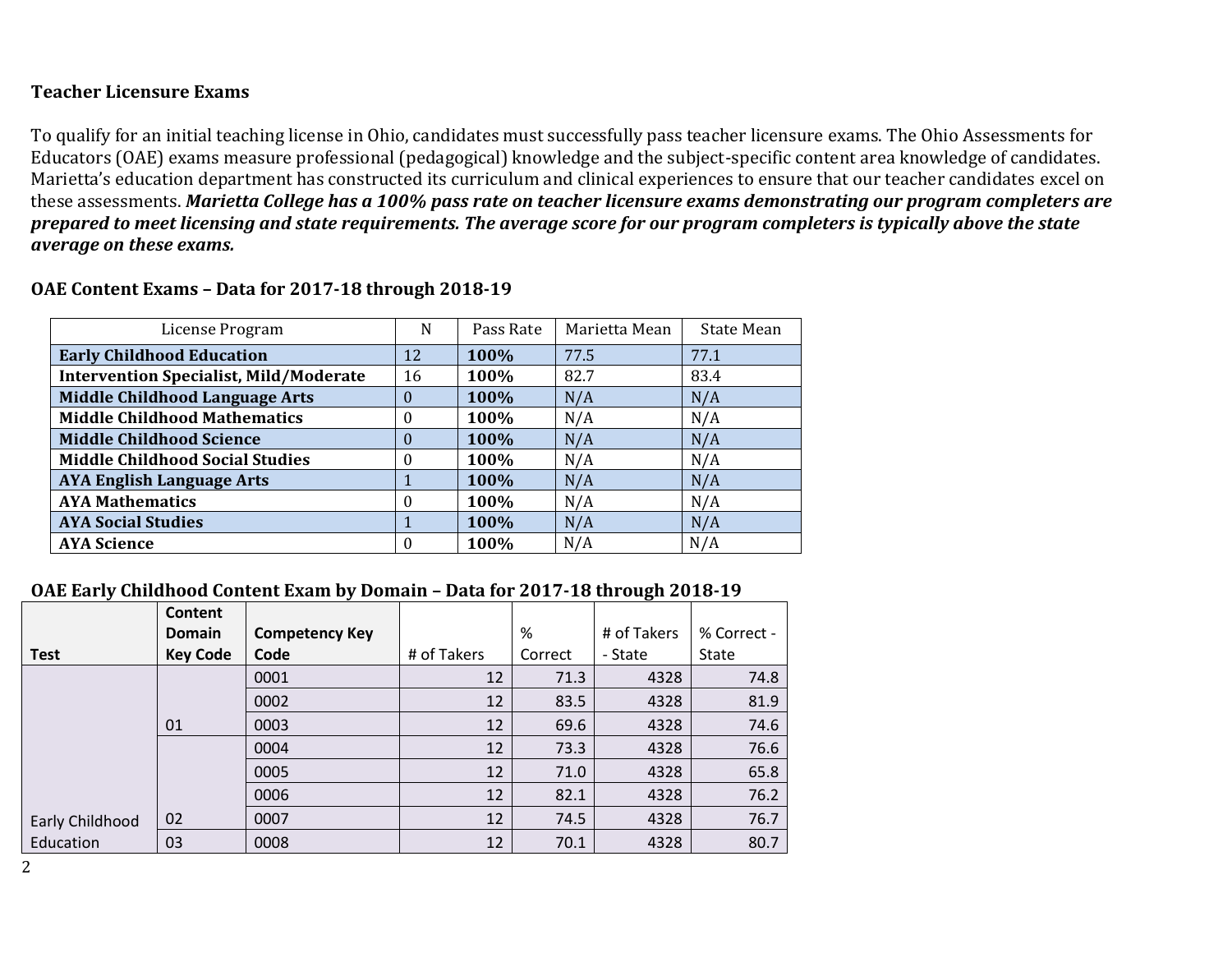|    | 0009 | 12 | 77.5 | 4328 | 78.0 |
|----|------|----|------|------|------|
|    | 0010 | 12 | 80.4 | 4328 | 77.5 |
|    | 0011 | 12 | 70.7 | 4328 | 74.6 |
|    | 0012 | 12 | 87.7 | 4328 | 78.5 |
|    | 0013 | 12 | 90.0 | 4328 | 84.9 |
| 04 | 0014 | 12 | 83.7 | 4328 | 78.7 |

#### **OAE Foundations of Reading Exam – Data for 2017-18 through 2018-19**

| License Program               | N  | Pass Rate   | Marietta<br>Mean | State Mean |
|-------------------------------|----|-------------|------------------|------------|
| <b>Foundations of Reading</b> | 26 | <b>100%</b> | 77.3<br>7.J      | 77.4       |

### **OAE Foundations of Reading Exam by Domain – Data for 2017-18 through 2018-19**

|                 |                     |                       |          |             |              | Mean         |
|-----------------|---------------------|-----------------------|----------|-------------|--------------|--------------|
|                 |                     |                       |          | Mean        |              | Content      |
|                 |                     |                       |          | Content     |              | Domain       |
|                 |                     | <b>Content Domain</b> |          | Domain      | # Takers -   | Perf. Index- |
| <b>Test</b>     | <b>Program Year</b> | Ħ.                    | # Takers | Perf. Index | <b>State</b> | <b>State</b> |
|                 |                     | 01                    | 18       | 3.1         | 5067         | 3.1          |
|                 |                     | 02                    | 18       | 3.3         | 5067         | 3.4          |
|                 |                     | 03                    | 18       | 3.5         | 5067         | 3.3          |
|                 | 2018-2019           | 04                    | 18       | 2.2         | 5067         | 2.3          |
|                 |                     | 01                    | 10       | 3.2         | 5068         | 3.1          |
| Foundations of  |                     | 02                    | 10       | 3.4         | 5068         | 3.3          |
| Reading (11/16- |                     | 03                    | 10       | 3.2         | 5068         | 3.3          |
| Present)        | 2017-2018           | 04                    | 10       | 2.0         | 5068         | 2.3          |

## <span id="page-2-0"></span>**OAE Assessment of Professional Knowledge – Data for 2017-18 through 2018-19**

*NOTE: No data is reported for AYA and Middle Childhood as the number of test takers were too low to have data reported.*

|             | <b>Pass Rate-</b> | Content           |                 |             | # of    |         |             |              |
|-------------|-------------------|-------------------|-----------------|-------------|---------|---------|-------------|--------------|
|             | <b>Marietta</b>   | <b>Domain Key</b> | Competency      | Competency  | Takers- | %       | # of Takers | % Correct -  |
| <b>Test</b> | College           | Codel             | <b>Key Code</b> | <b>Type</b> | МC      | Correct | - State     | <b>State</b> |

3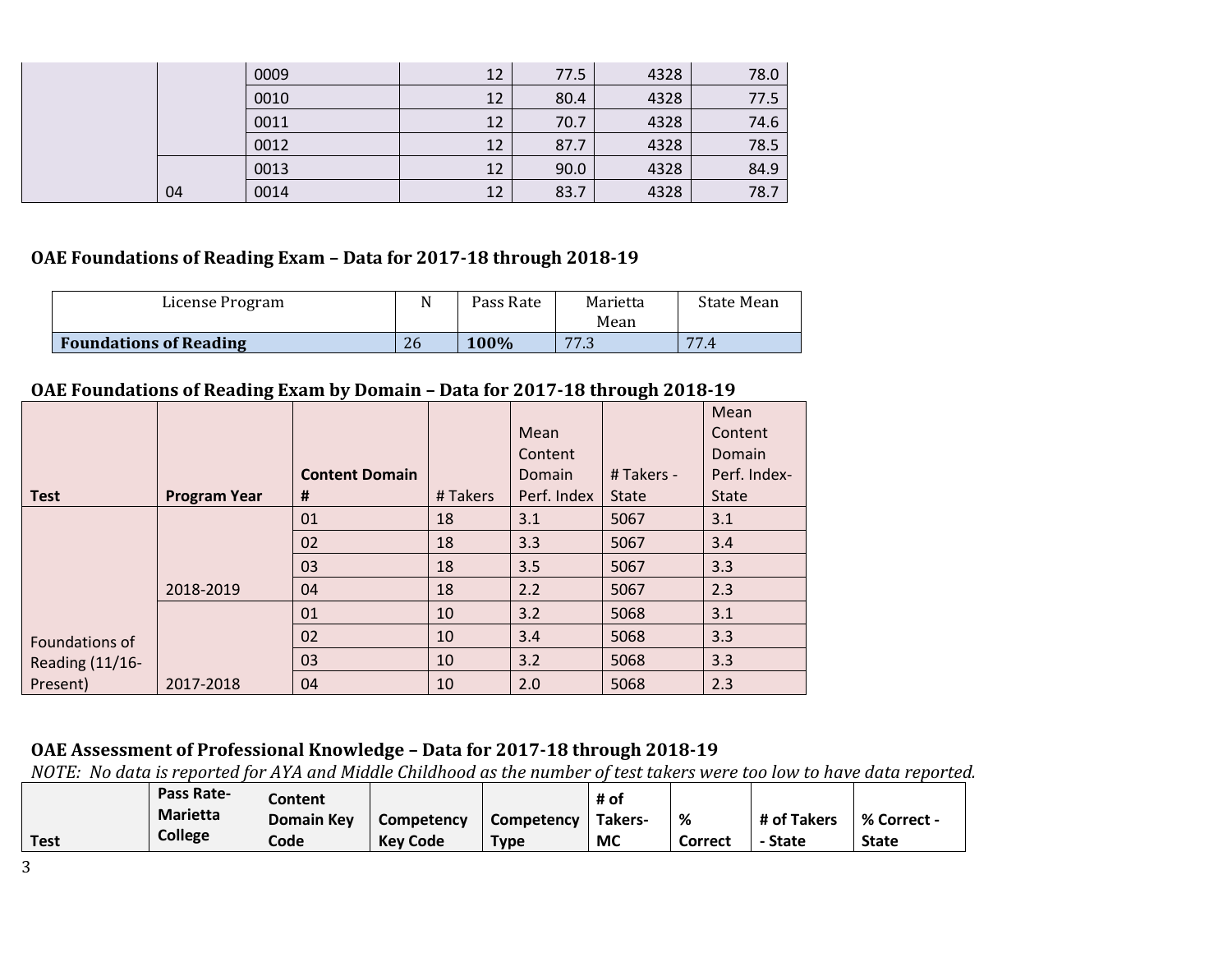| 100%<br>Assessment of<br>M/C<br>0001<br>12<br>82.3                                           | 4203<br>78.2               |
|----------------------------------------------------------------------------------------------|----------------------------|
| Professional<br>M/C<br>0002<br>12<br>80.2                                                    | 4203<br>82.1               |
| Knowledge<br>M/C<br>12<br>80.2<br>0003<br>01                                                 | 4203<br>77.4               |
| <b>PK-3</b><br>0004<br>M/C<br>12<br>82.3                                                     | 4203<br>78.9               |
| 0005<br>M/C<br>82.3<br>12                                                                    | 4203<br>81.6               |
| M/C<br>0006<br>12<br>82.3                                                                    | 4203<br>78.3               |
| M/C<br>0007<br>12<br>75.0                                                                    | 4203<br>74.0               |
| M/C<br>0008<br>12<br>89.6<br>02                                                              | 4203<br>86.9               |
| M/C<br>0009<br>12<br>84.4                                                                    | 4203<br>87.7               |
| 03<br>0010<br>M/C<br>12<br>86.5                                                              | 4203<br>89.6               |
| C/R<br>0001<br>12<br>72.9                                                                    | 4203<br>74.9               |
| C/R<br>04<br>0002<br>12<br>69.8                                                              | 4203<br>67.8               |
|                                                                                              |                            |
| <b>Marietta</b><br># of<br><b>Content</b>                                                    |                            |
| <b>College Pass</b><br>%<br><b>Domain Key</b><br>Competency<br>Competency<br>Takers-         | # of Takers<br>% Correct - |
| Rate<br>Code<br><b>Key Code</b><br><b>MC</b><br><b>Test</b><br><b>Correct</b><br><b>Type</b> | - State<br><b>State</b>    |
| Assessment of<br>100%<br>0001<br>M/C<br>10<br>68.8                                           | 80.6<br>3295               |
| Professional<br>0002<br>M/C<br>10<br>80.0                                                    | 79.8<br>3295               |
| Knowledge-<br>M/C<br>0003<br>01<br>10<br>84.3                                                | 3295<br>82.1               |
| Multi-Age<br>M/C<br>0004<br>10<br>83.8                                                       | 3295<br>83.0               |
| 0005<br>M/C<br>10<br>82.5                                                                    | 3295<br>87.9               |
| M/C<br>0006<br>75.0<br>10                                                                    | 79.4<br>3295               |
| M/C<br>0007<br>10<br>76.3                                                                    | 80.3<br>3295               |
| M/C<br>0008<br>02<br>10<br>76.3                                                              | 3295<br>86.9               |
| M/C<br>0009<br>10<br>83.8                                                                    | 3295<br>88.0               |
| 0010<br>M/C<br>86.3<br>10<br>03                                                              | 3295<br>82.2               |
| C/R<br>0001<br>10<br>68.8                                                                    | 3295<br>75.4               |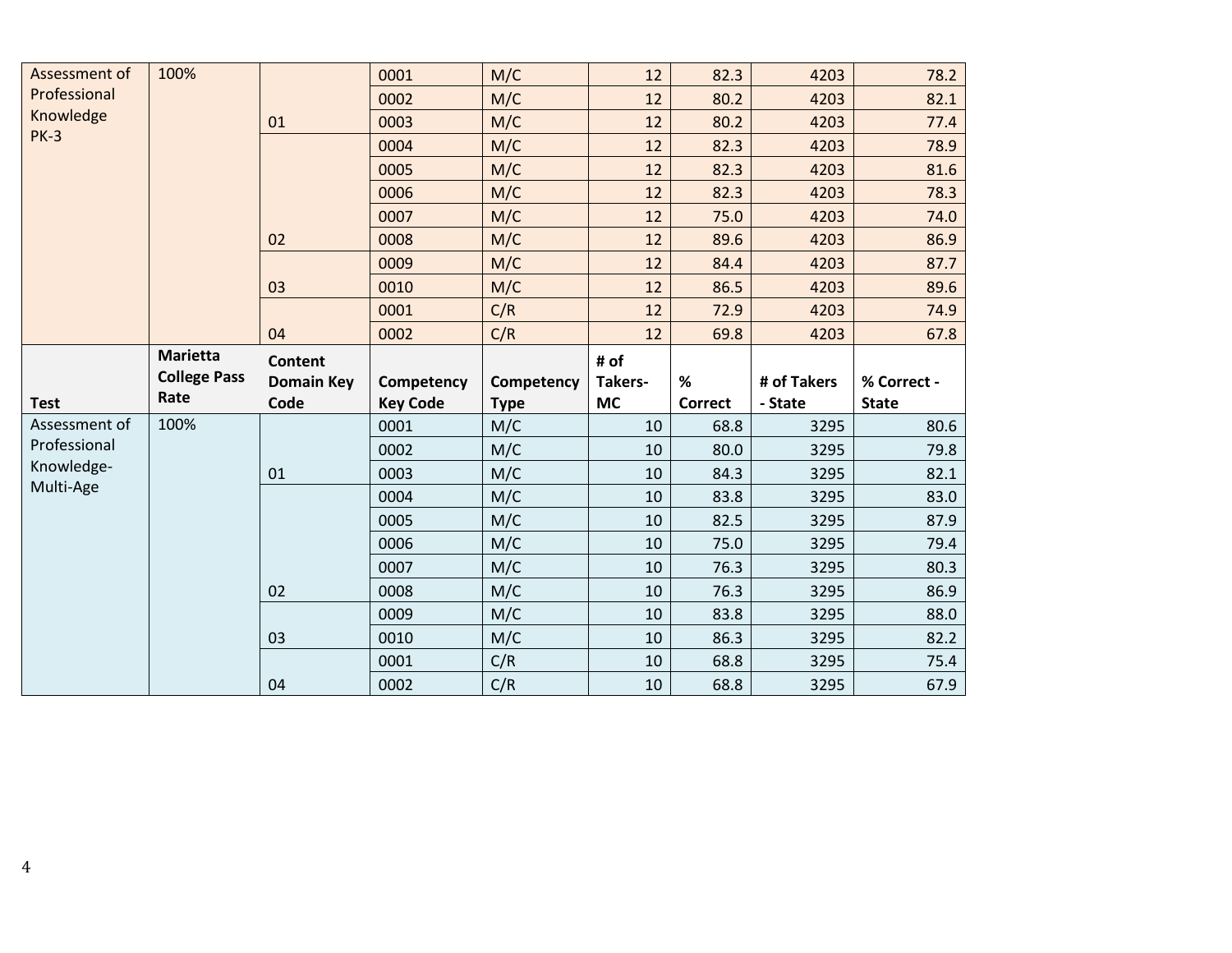#### **Title II Report on the Quality of Teacher Preparation**

Title II of the Higher Education Act requires states and teacher preparation institutions to submit annual reports on the quality of teacher preparation. The Title II Report on the Quality of Teacher Education is prepared and submitted annually by the Hiram College Education Department. The federal report contains information from the 50 states and territories. From [this page,](https://title2.ed.gov/Public/Home.aspx) users can access Ohio's current and past state reports, as well as required data from each provider.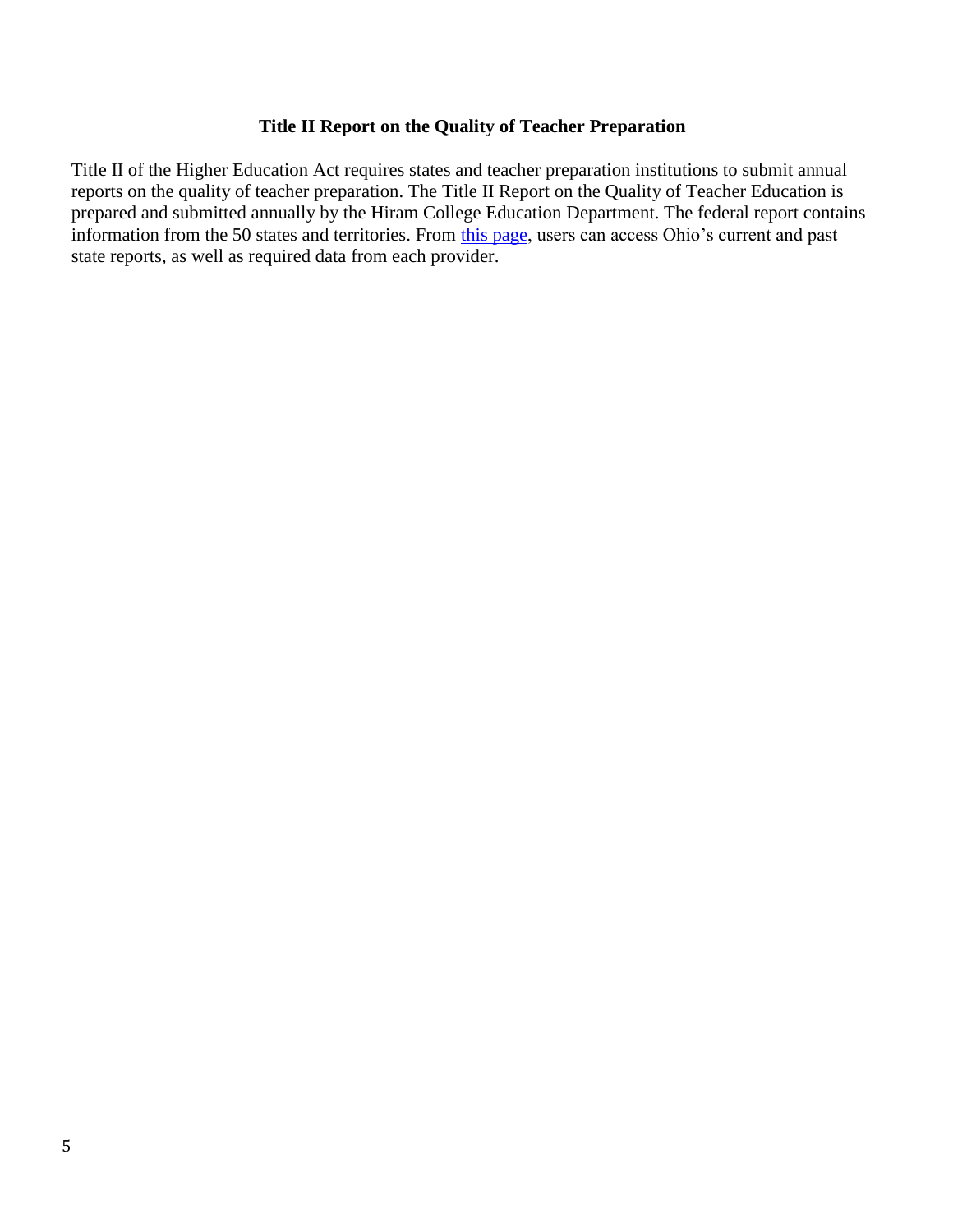## **CAEP Annual Reporting Measures**

CAEP (Council for the Accreditation of Educator Preparation) has eight annual reporting measures, which are used to provide information to the public on program impact and program outcomes. The CAEP measures with links to supporting evidence for each measure are as follows:

## <span id="page-5-0"></span>**Measure 1: Completer Impact on Student Learning – Ohio Value-Added Ratings**

A component of Ohio's Accountability system, value-added calculations, utilize data from state tested subjects and grades to measure student growth. Data is provided to institutions of higher education by the state for graduates in the Ohio Resident Educator Program who are teaching value-added subjects of reading and mathematics in grades four through eight. The table below shows results for 2015 and 2016.

| 2019 Value Added Data<br>Initial Licensure Effective Years: 2015, 2016, 2017, 2018 |                                        |                                                      |                       |                                        |                        |                    |  |  |  |
|------------------------------------------------------------------------------------|----------------------------------------|------------------------------------------------------|-----------------------|----------------------------------------|------------------------|--------------------|--|--|--|
|                                                                                    |                                        |                                                      |                       | Associated Value-Added Classifications |                        |                    |  |  |  |
| Employed as<br>Teachers                                                            | <b>Teachers</b><br>with<br>Value-Added | Most<br>Effective                                    | Above<br>Average      | Average                                | Approaching<br>Average | Least<br>Effective |  |  |  |
| Marietta<br>38                                                                     | Marietta *<br>18                       | $n=1$<br>6%                                          | N/A                   | $n=6$<br>33%                           | $n=6$<br><b>33%</b>    | $n=5$<br>28%       |  |  |  |
|                                                                                    |                                        | Initial Licensure Effective Years: 2014, 2015, 2016, | 2018 Value Added Data |                                        |                        |                    |  |  |  |
|                                                                                    |                                        |                                                      |                       | Associated Value-Added Classifications |                        |                    |  |  |  |
| Employed as<br>Teachers                                                            | <b>Teachers</b><br>with<br>Value-Added | Most<br>Effective                                    | Above<br>Average      | Average                                | Approaching<br>Average | Least<br>Effective |  |  |  |
| Marietta<br>47                                                                     | Marietta *<br>24                       | $n=4$<br>17%                                         | $n=1$<br>4%           | $n=5$<br>21%                           | $n=5$<br>21%           | $n=9$<br>38%       |  |  |  |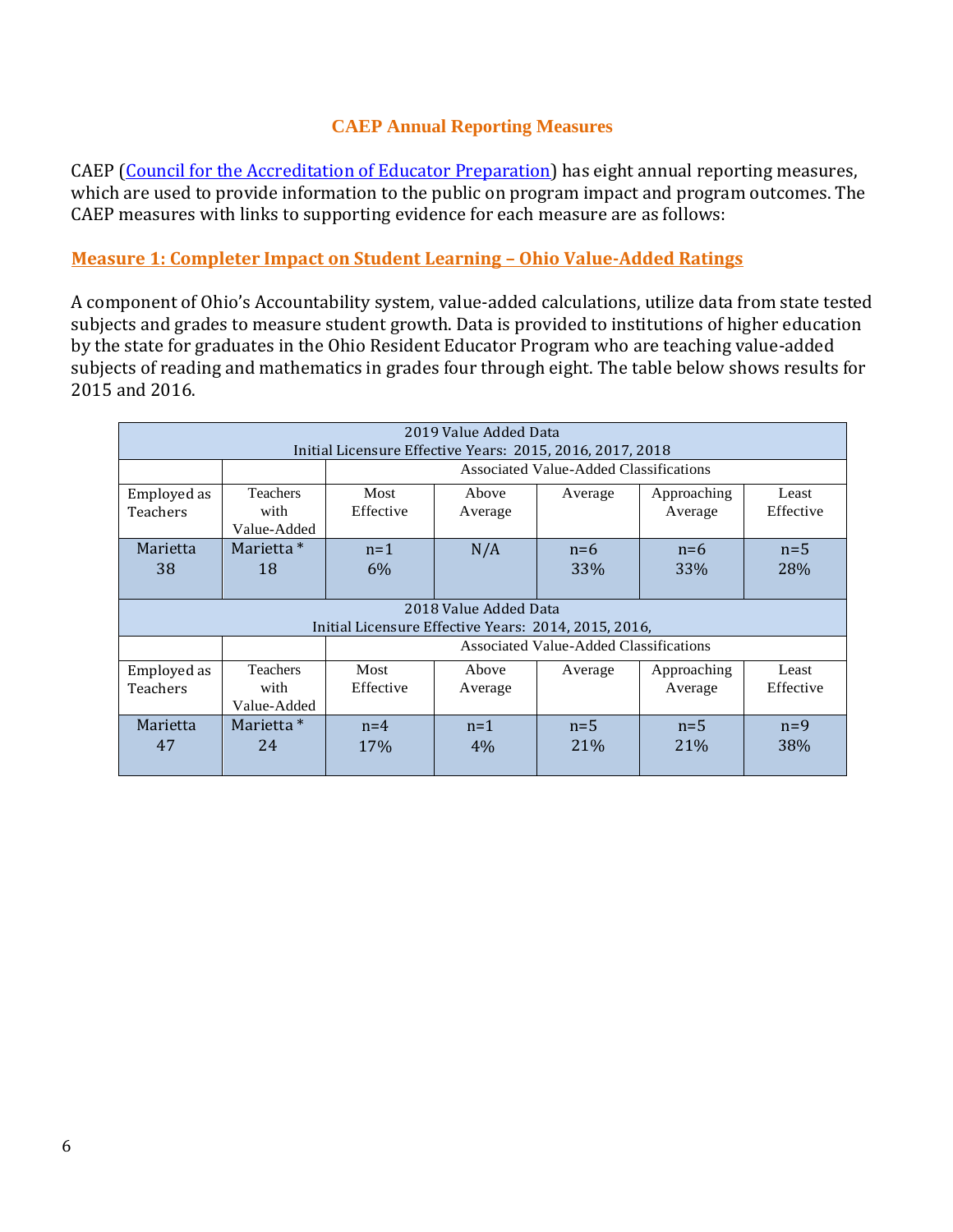## <span id="page-6-0"></span>**Measure 2: Indicators of Teaching Effectiveness – OTES Data for Recent Graduates**

The Ohio Teacher Evaluation System (OTES) collects data for all teachers employed in Ohio public schools. Districts use OTES to monitor educator performance and student growth measures.

#### **Framework Used for the OTES Rating for Individual Teachers**

Individual districts choose from one of two evaluation frameworks in order to evaluate teachers. **The 50/50 Framework:**

- 50% Teacher Performance on Standards as Rated by Principal/Supervisor (formal observation and classroom walkthroughs/informal observations)
- 50% Student Growth Measures state value-added assessment or approved vendor assessment for grades/subjects not measured by state value-added or LEA measure if no approved assessment data is available

#### **OR The Alternative Framework (AKA The 50+35+15 Framework)**

- 50% Teacher Performance on Standards as Rated by Principal/Supervisor (formal observation and classroom walkthroughs/informal observations)
- 35% Student Growth Measures state value-added assessment or approved vendor assessment for grades/subjects not measured by state value-added or LEA measure if no approved assessment data is available
- 15% Alternative Components, which may include items such as student surveys, teacher selfevaluation, per review/evaluation, student portfolios, or another measure determined by the district.

#### **Final Summative Rating Categories**:

- Ineffective
- Developing
- Skilled
- Accomplished

<span id="page-6-1"></span>**Data for Recent Marietta College Graduates Teaching in the Ohio Resident Educator Program** Note: Identifying data and data on license areas is not provided.

| <b>Licensed Year</b> | <b>Ineffective</b> | <b>Developing</b> | <b>Skilled</b> | Accomplished |
|----------------------|--------------------|-------------------|----------------|--------------|
| 2016                 |                    |                   |                |              |
| 2017                 |                    |                   |                |              |
| 2018                 |                    |                   |                |              |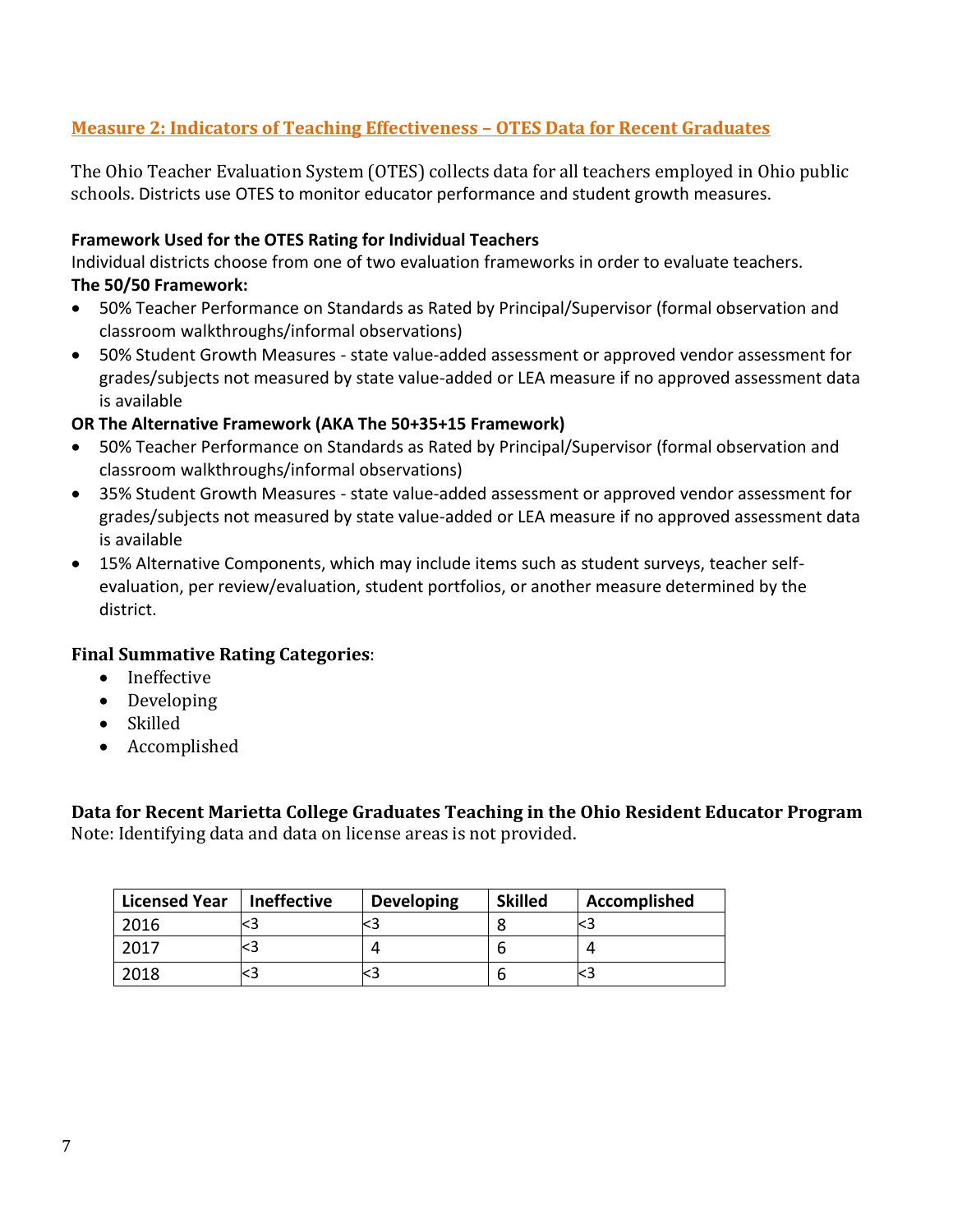## <span id="page-7-0"></span>**Measure 3: Results of Employer Surveys and Employment Milestones**

**Employer Survey Data – a survey of employers' perception of the quality of recent** Marietta College graduates (2016-19).

*NOTE: Ohio no longer administers an employer survey, and currently we have not available statewide data for comparison.*

<span id="page-7-1"></span>

|    | Marietta College prepares its graduates to:                                                                                                | <b>EPP Survey</b><br><b>Mean</b><br>$(n=16)$ | <b>Strongly</b><br><b>Agree</b> | <b>Agree</b>    | <b>Disagre</b><br>e | <b>Strongly</b><br><b>Disagree</b> |
|----|--------------------------------------------------------------------------------------------------------------------------------------------|----------------------------------------------|---------------------------------|-----------------|---------------------|------------------------------------|
|    | 1. Understand student learning and development.                                                                                            | 3.56                                         | $\overline{q}$                  | $\overline{7}$  | $\Omega$            | $\Omega$                           |
| 2. | Respect the diversity of the students they teach.                                                                                          | 3.63                                         | 10                              | 6               | $\overline{0}$      | $\overline{0}$                     |
| 3. | Know and understand the content area for<br>which they have instructional responsibility.                                                  | 3.75                                         | <b>12</b>                       | $\overline{4}$  | $\overline{0}$      | $\overline{0}$                     |
| 4. | Understand and use content-specific<br>instructional strategies to effectively teach the<br>central concepts and skills of the discipline. | 3.63                                         | 11                              | $\overline{5}$  | $\overline{0}$      | $\overline{0}$                     |
| 5. | Be knowledgeable about assessment types, their<br>purposes, and the data they generate.                                                    | 3.56                                         | 9                               | $\overline{7}$  | $\overline{1}$      | $\overline{0}$                     |
| 6. | Analyze data to monitor student progress and<br>learning.                                                                                  | 3.44                                         | $\overline{7}$                  | 9               | $\overline{0}$      | $\overline{0}$                     |
| 7. | Use data to plan, differentiate, and modify<br>instruction.                                                                                | 3.50                                         | $\overline{8}$                  | $\overline{8}$  | $\overline{0}$      | $\overline{0}$                     |
| 8. | Align their instructional goals and activities with<br>school and district priorities.                                                     | 3.50                                         | $\overline{8}$                  | $\overline{8}$  | $\overline{0}$      | $\overline{0}$                     |
| 9. | Differentiate instruction to support the learning<br>needs of all students.                                                                | 3.44                                         | $\overline{7}$                  | 9               | $\overline{0}$      | $\overline{0}$                     |
|    | 10. Treat students fairly and establish an<br>environment that is respectful, supportive, and<br>caring.                                   | 3.69                                         | 11                              | $\overline{5}$  | $\overline{0}$      | $\overline{0}$                     |
|    | 11. Maintain an environment that is conducive to<br>learning for all students.                                                             | 3.75                                         | 11                              | $\overline{5}$  | $\overline{0}$      | $\overline{0}$                     |
|    | 12. Communicate clearly and effectively.                                                                                                   | 3.56                                         | 9                               | $\overline{7}$  | $\overline{0}$      | $\overline{0}$                     |
|    | 13. Collaborate effectively with other teachers,<br>administrators, and district staff.                                                    | 3.56                                         | 10                              | $\overline{5}$  | $\overline{1}$      | $\overline{0}$                     |
|    | 14. Understand, uphold, and follow professional<br>ethics, policies, and legal codes of professional<br>conduct.                           | 3.56                                         | 10                              | $\overline{5}$  | $\overline{1}$      | $\Omega$                           |
|    | 15. Assume responsibility for professional growth.                                                                                         | 3.63                                         | 10                              | $6\overline{6}$ | $\overline{0}$      | $\overline{0}$                     |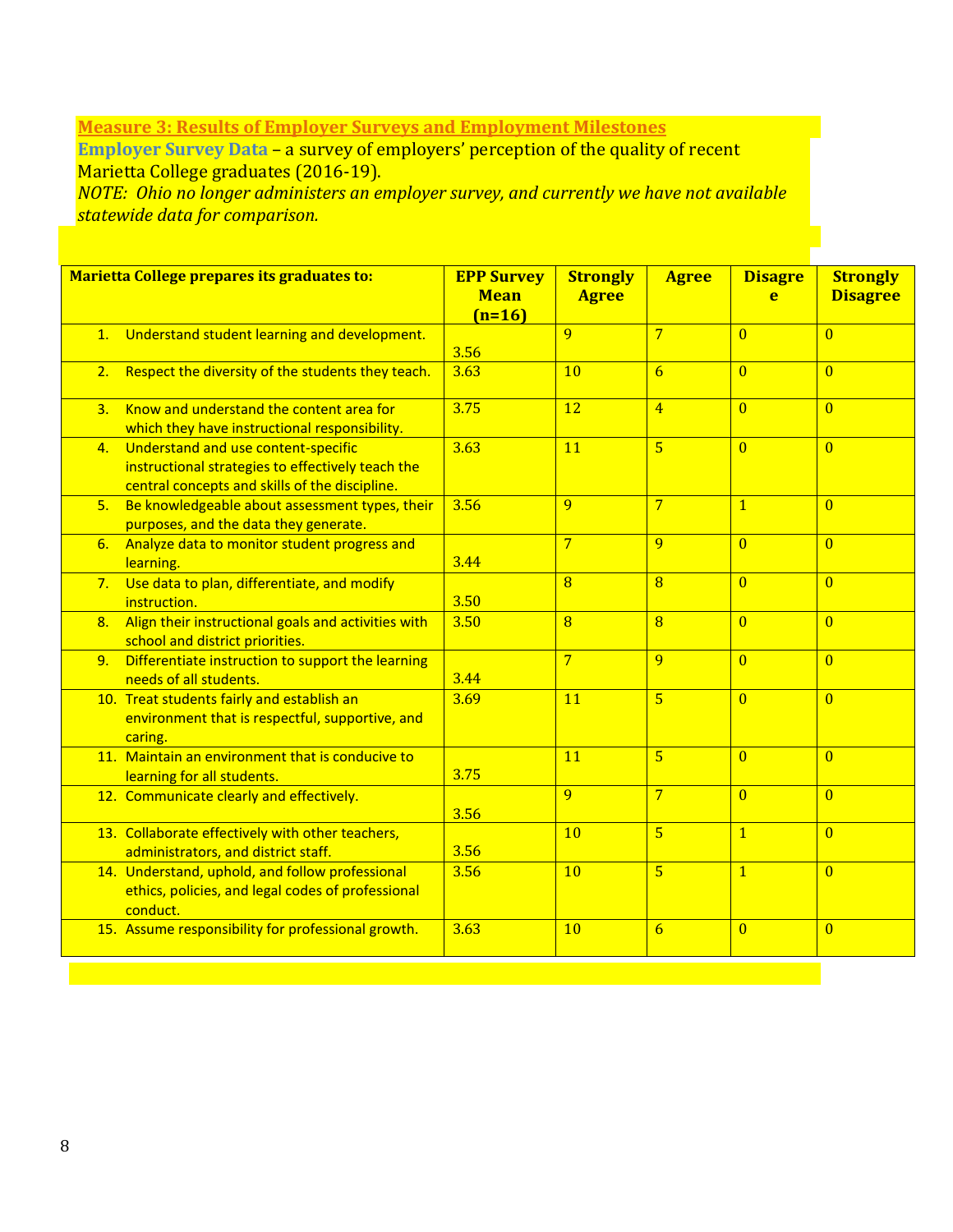## **Resident Educator Data**

#### **OHIO RESIDENT EDUCATOR PROGRAM DATA 2018-19**

| <b>YEAR</b> | <b>YEAR ONE</b> | YEAR TWO | <b>YEAR</b><br><b>THREE</b> | <b>YEAR</b><br><b>FOUR</b> | <b>RESA</b><br><b>PASSED</b>          | <b>RESA NOT</b><br><b>PASSED</b>         |
|-------------|-----------------|----------|-----------------------------|----------------------------|---------------------------------------|------------------------------------------|
| 2018-19     | 11              |          | 19                          | 9                          | year 2=2<br>year $3=19$<br>year $4=0$ | year $2 = 0$<br>year $3=0$<br>vear $4=0$ |

## # of graduates in Ohio Resident Educator Program Years 1 through 4

The table above indicates the number of graduates completing each year of the Ohio Residency. The final 2 columns indicate the number passing the year 3 or 4 Resident Educator Summative Assessment.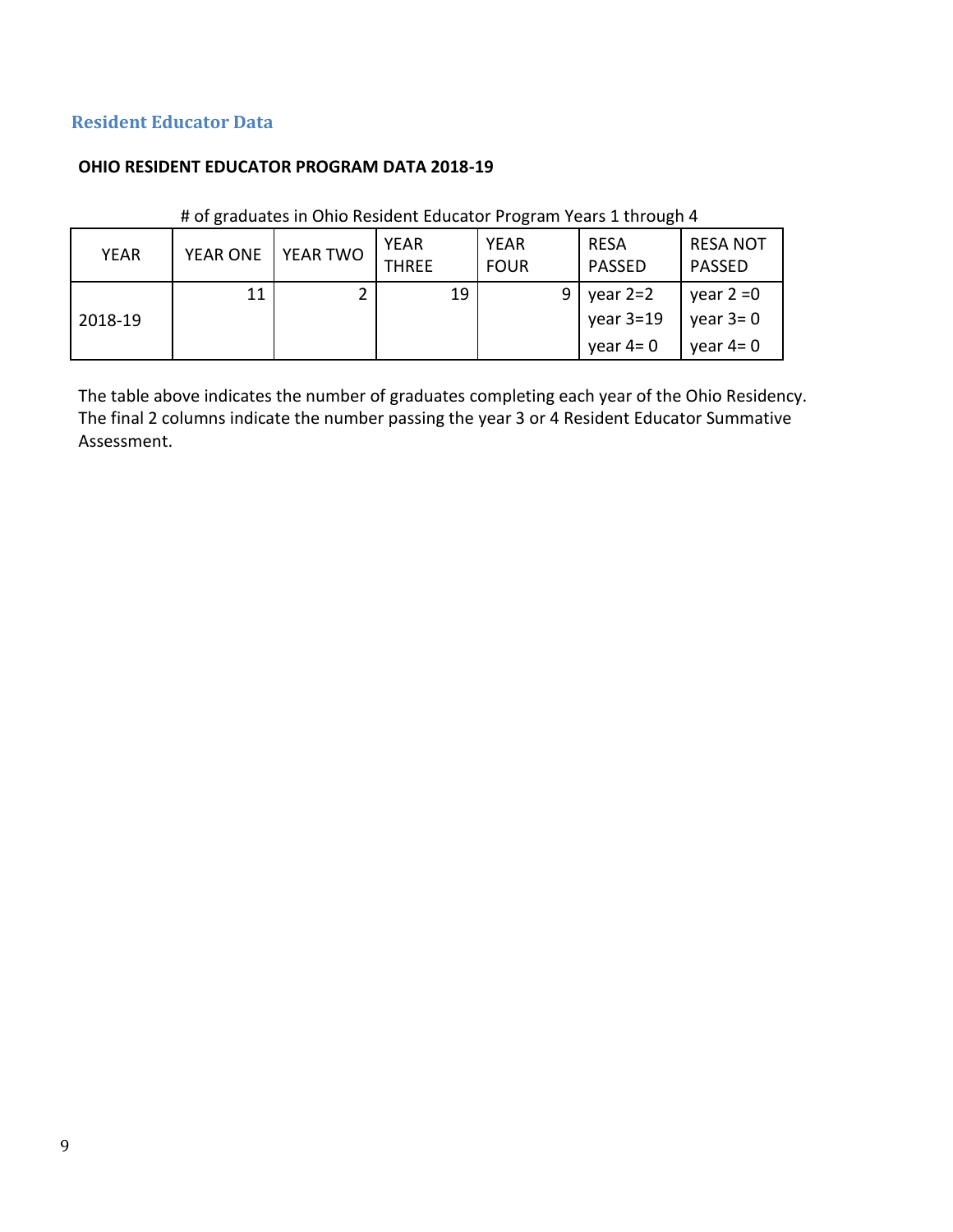## <span id="page-9-1"></span><span id="page-9-0"></span>**Measure 4: Results of Program Completer and Graduate Surveys**

#### **Program Completer Survey Results**

Reporting Period from Sept 1, 2017 to Aug 31, 2018

## Description of Data: Program Completer Survey Results 2017-18

To gather information on student satisfaction with the quality of preparation provided by their educator preparation programs, the Ohio Department of Higher Education administers a survey aligned with the Ohio Standards for the Teaching Profession (OSTP), Ohio licensure requirements, and elements of national accreditation. All Ohio candidates receive an invitation to complete the survey during their professional internship (student teaching). The results of this survey are reflected here. A total of 3,451 respondents completed the survey statewide for a response rate of 74 percent.

#### **Marietta College Survey Response Rate = 100% Total Survey Responses = 14**

| No.          | <b>Question</b>                                                                                                                                                                                                       | <b>Institution</b><br>Average | <b>State</b><br>Average |
|--------------|-----------------------------------------------------------------------------------------------------------------------------------------------------------------------------------------------------------------------|-------------------------------|-------------------------|
| $\mathbf{1}$ | My teacher licensure program prepared me with knowledge of research on how students<br>learn.                                                                                                                         | 3.79                          | 3.50                    |
| 2            | My teacher licensure program prepared me to recognize characteristics of gifted students,<br>students with disabilities, and at-risk students in order to plan and deliver appropriate<br>instruction.                | 3.64                          | 3.32                    |
| 3            | My teacher licensure program prepared me with high levels of knowledge and the academic<br>content I plan to teach.                                                                                                   | 3.64                          | 3.34                    |
| 4            | My teacher licensure program prepared me to identify instructional strategies appropriate to<br>my content area.                                                                                                      | 3.71                          | 3.46                    |
| 5            | My teacher licensure program prepared me to understand the importance of linking<br>interdisciplinary experiences.                                                                                                    | 3.5                           | 3.41                    |
| 6            | My teacher licensure program prepared me to align instructional goals and activities with<br>Ohio's academic content standards, including Ohio's Learning Standards.                                                  | 3.86                          | 3.64                    |
| 7            | My teacher licensure program prepared me to use assessment data to inform instruction.                                                                                                                                | 3.64                          | 3.46                    |
| 8            | My teacher licensure program prepared me to clearly communicate learning goals to students.                                                                                                                           | 3.36                          | 3.48                    |
| 9            | My teacher licensure program prepared me to apply knowledge of how students learn, to<br>inform instruction.                                                                                                          | 3.71                          | 3.53                    |
| 10           | My teacher licensure program prepared me to differentiate instruction to support the learning<br>needs of all students, including students identified as gifted, students with disabilities, and at-risk<br>students. | 3.64                          | 3.44                    |
| 11           | My teacher licensure program prepared me to identify strategies to increase student<br>motivation and interest in topics of study.                                                                                    | 3.5                           | 3.37                    |
| 12           | My teacher licensure program prepared me to create learning situations in which students<br>work independently, collaboratively, and/or a whole class.                                                                | 3.86                          | 3.59                    |
| 13           | My teacher licensure program prepared me to use strategies for effective classroom<br>management.                                                                                                                     | 3.57                          | 3.31                    |
| 14           | My teacher licensure program prepared me to communicate clearly and effectively.                                                                                                                                      | 3.64                          | 3.54                    |

#### **1=Strongly Disagree 2=Disagree 3=Agree 4=Strongly Agree**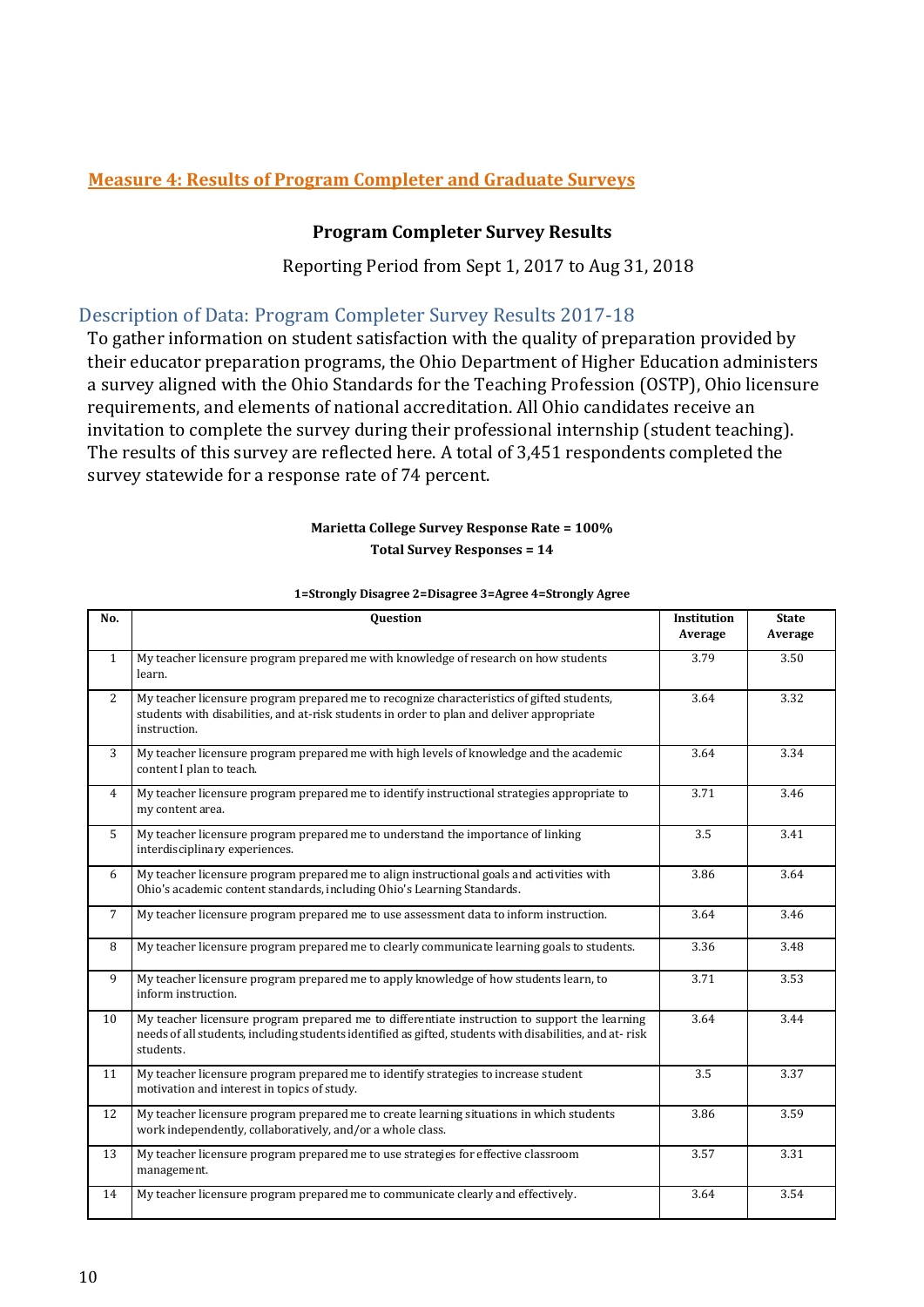| No. | Question                                                                                                                                                                  | Institution<br>Average | <b>State</b><br>Average |
|-----|---------------------------------------------------------------------------------------------------------------------------------------------------------------------------|------------------------|-------------------------|
| 15  | My teacher licensure program prepared me to understand the importance of communication<br>with families and caregivers.                                                   | 3.86                   | 3.55                    |
| 16  | My teacher licensure program prepared me to understand, uphold, and follow professional<br>ethics, policies, and legal codes of professional conduct.                     | 3.86                   | 3.67                    |
| 17  | My teacher licensure program prepared me to use a variety of diagnostic, formative, and<br>summative assessments.                                                         | 3.71                   | 3.54                    |
| 18  | My teacher licensure program prepared me to communicate high expectations for all students.                                                                               |                        | 3.62                    |
| 19  | My teacher licensure program prepared me to understand students' diverse cultures,<br>language skills, and experiences.                                                   | 3.29                   | 3.51                    |
| 20  | My teacher licensure program prepared me to treat all students fairly and establish an<br>environment that is respectful, supportive, and caring.                         | 3.93                   | 3.73                    |
| 21  | My teacher licensure program prepared me to use technology to enhance teaching and<br>student learning.                                                                   | 3.57                   | 3.42                    |
| 22  | My teacher licensure program prepared me to collaborate with colleagues and members of<br>the community when and where appropriate.                                       | 3.71                   | 3.51                    |
| 23  | My teacher licensure program collected evidence of my performance on multiple measures to<br>monitor my progress.                                                         | 3.71                   | 3.52                    |
| 24  | My teacher licensure program provided me with knowledge of the Ohio Licensure Program<br>standards for my discipline (e.g. NAEYC, CEC, NCTM).                             | 3.43                   | 3.23                    |
| 25  | My teacher licensure program provided me with knowledge of the operation of Ohio schools as<br>delineated in the Ohio Department of Education School Operating Standards. |                        | 3.08                    |
| 26  | My teacher licensure program provided me with knowledge of the requirements for the<br>Resident Educator License.                                                         | 3.14                   | 3.00                    |
| 27  | My teacher licensure program provided me with knowledge of the Ohio Standards for the<br>Teaching Profession.                                                             | 3.71                   | 3.35                    |
| 28  | My teacher licensure program provided me with knowledge of the Ohio Standards for<br>Professional Development.                                                            | 3.57                   | 3.21                    |
| 29  | My teacher licensure program provided me with knowledge of the Ohio Academic Content<br>Standards, including Ohio's Learning Standards.                                   | 3.86                   | 3.59                    |
| 30  | My teacher licensure program provided me with knowledge of the Value-added Growth<br>Measure as defined by the Ohio State Board of Education.                             | 3.57                   | 2.93                    |
| 31  | My teacher licensure program provided field experiences that supported my development as an<br>effective educator focused on student learning.                            | 4.0                    | 3.67                    |
| 32  | My teacher licensure program provided field experiences in a variety of settings (urban,<br>suburban, and rural).                                                         |                        | 3.42                    |
| 33  | My teacher licensure program provided student teaching experience(s) that supported my<br>development as an effective educator focused on student learning.               | 4.0                    | 3.68                    |
| 34  | My teacher licensure program provided cooperating teachers who supported me through<br>observation and conferences (face-to-face or via electronic media).                | 3.71                   | 3.65                    |
| 35  | My teacher licensure program provided university supervisors who supported me through<br>observation and conferences (face-to-face or via electronic media).              | 3.93                   | 3.62                    |
| 36  | My teacher licensure program provided opportunities to work with diverse students (including<br>gifted students, students with disabilities, and at-risk students).       | 3.57                   | 3.52                    |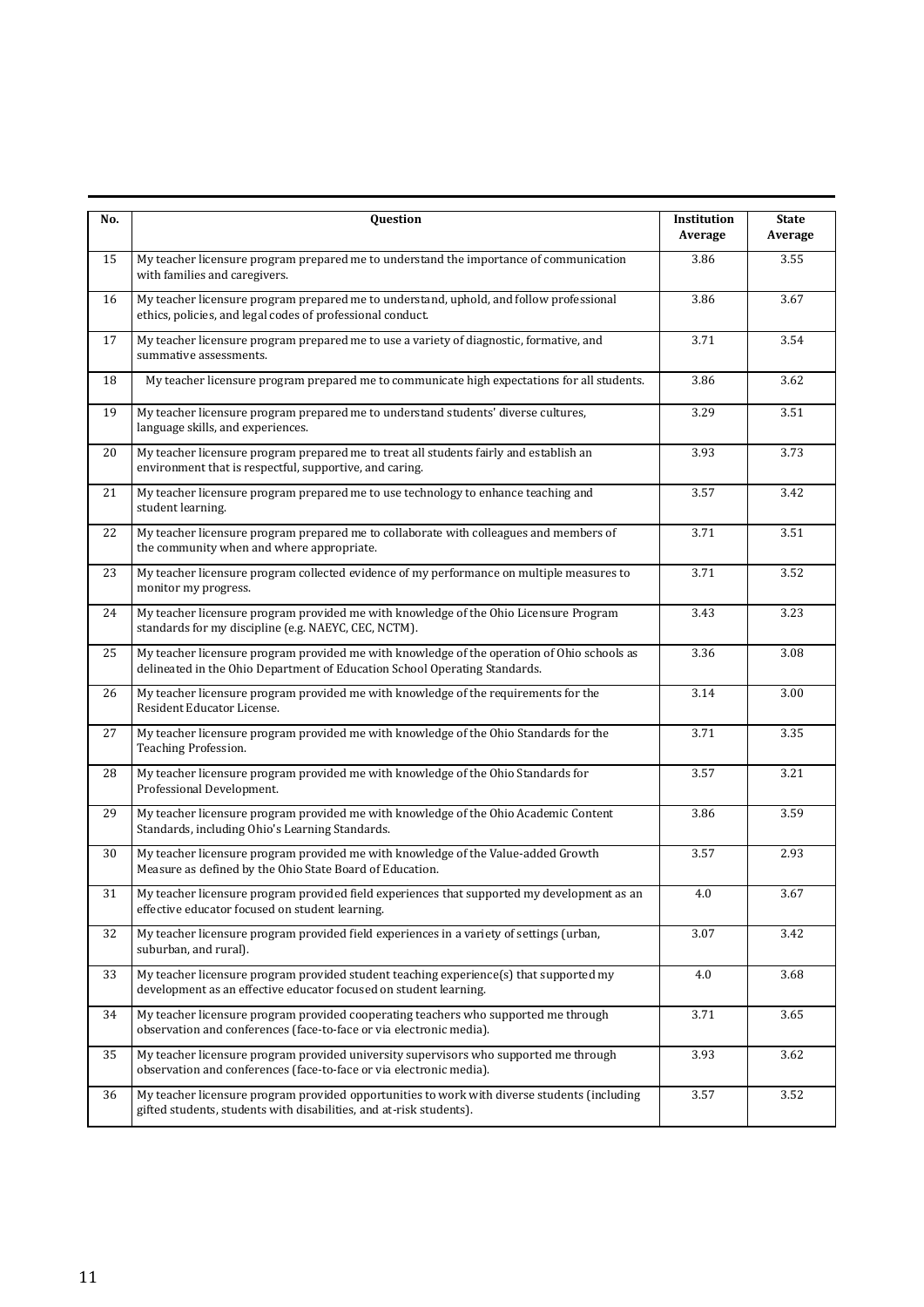| No. | <b>Ouestion</b>                                                                                                                  | <b>Institution</b><br>Average | <b>State</b><br>Average |
|-----|----------------------------------------------------------------------------------------------------------------------------------|-------------------------------|-------------------------|
| 37  | My teacher licensure program provided opportunities to understand students' diverse cultures,<br>languages, and experiences.     | 3.5                           | 3.50                    |
| 38  | My teacher licensure program provided opportunities to work with diverse teachers.                                               | 2.36                          | 3.26                    |
| 39  | My teacher licensure program provided opportunities to interact with diverse faculty.                                            | 2.29                          | 3.31                    |
| 40  | My teacher licensure program provided opportunities to work and study with diverse peers.                                        | 2.57                          | 3.34                    |
| 41  | Overall, the faculty in my teacher licensure program demonstrated in-depth knowledge of their<br>field.                          | 3.79                          | 3.63                    |
| 42  | Overall, the faculty in my teacher licensure program used effective teaching methods that<br>helped promote learning.            | 3.86                          | 3.51                    |
| 43  | Overall, the faculty in my teacher licensure program modeled respect for diverse populations.                                    | 3.93                          | 3.63                    |
| 44  | Overall, the faculty in my teacher licensure program integrated diversity-related subject matter<br>within coursework.           | 3.79                          | 3.53                    |
| 45  | Overall, the faculty in my teacher licensure program used technology to facilitate teaching and<br>learning.                     | 3.71                          | 3.54                    |
| 46  | Overall, the faculty in my teacher licensure program conducted themselves in a professional<br>manner.                           | 3.71                          | 3.63                    |
| 47  | My teacher licensure program provided clearly articulated policies published to facilitate<br>progression to program completion. | 3.79                          | 3.42                    |
| 48  | My teacher licensure program provided opportunities to voice concerns about the program.                                         | 2.93                          | 3.20                    |
| 49  | My teacher licensure program provided advising to facilitate progression to program<br>completion.                               | 3.57                          | 3.41                    |

## **Program Completer Survey Results**

Reporting Period from Sept 1, 2018 to Aug 31, 2019

## <span id="page-11-0"></span>Description of Data: Program Complete Results 2018-2019

To gather information on student satisfaction with the quality of preparation provided by their educator preparation programs, the Ohio Department of Higher Education administers a survey aligned with the Ohio Standards for the Teaching Profession (OSTP), Ohio licensure requirements, and elements of national accreditation. All Ohio candidates receive an invitation to complete the survey during their professional internship (student teaching). The results of this survey are reflected here. A total of 3,451 respondents completed the survey statewide for a response rate of 74 percent.

| No. | <b>Ouestion</b>                                                                                                                                                                                        | <b>Institution</b><br>Average | <b>State</b><br>Average |
|-----|--------------------------------------------------------------------------------------------------------------------------------------------------------------------------------------------------------|-------------------------------|-------------------------|
|     | My teacher licensure program prepared me with knowledge of research on how students<br>learn.                                                                                                          | 3.38                          | 3.43                    |
| 2   | My teacher licensure program prepared me to recognize characteristics of gifted students,<br>students with disabilities, and at-risk students in order to plan and deliver appropriate<br>instruction. | 3.63                          | 3.16                    |
| 3   | My teacher licensure program prepared me with high levels of knowledge and the academic<br>content I plan to teach.                                                                                    | 3.38                          | 3.30                    |

#### **1=Strongly Disagree 2=Disagree 3=Agree 4=Strongly Agree**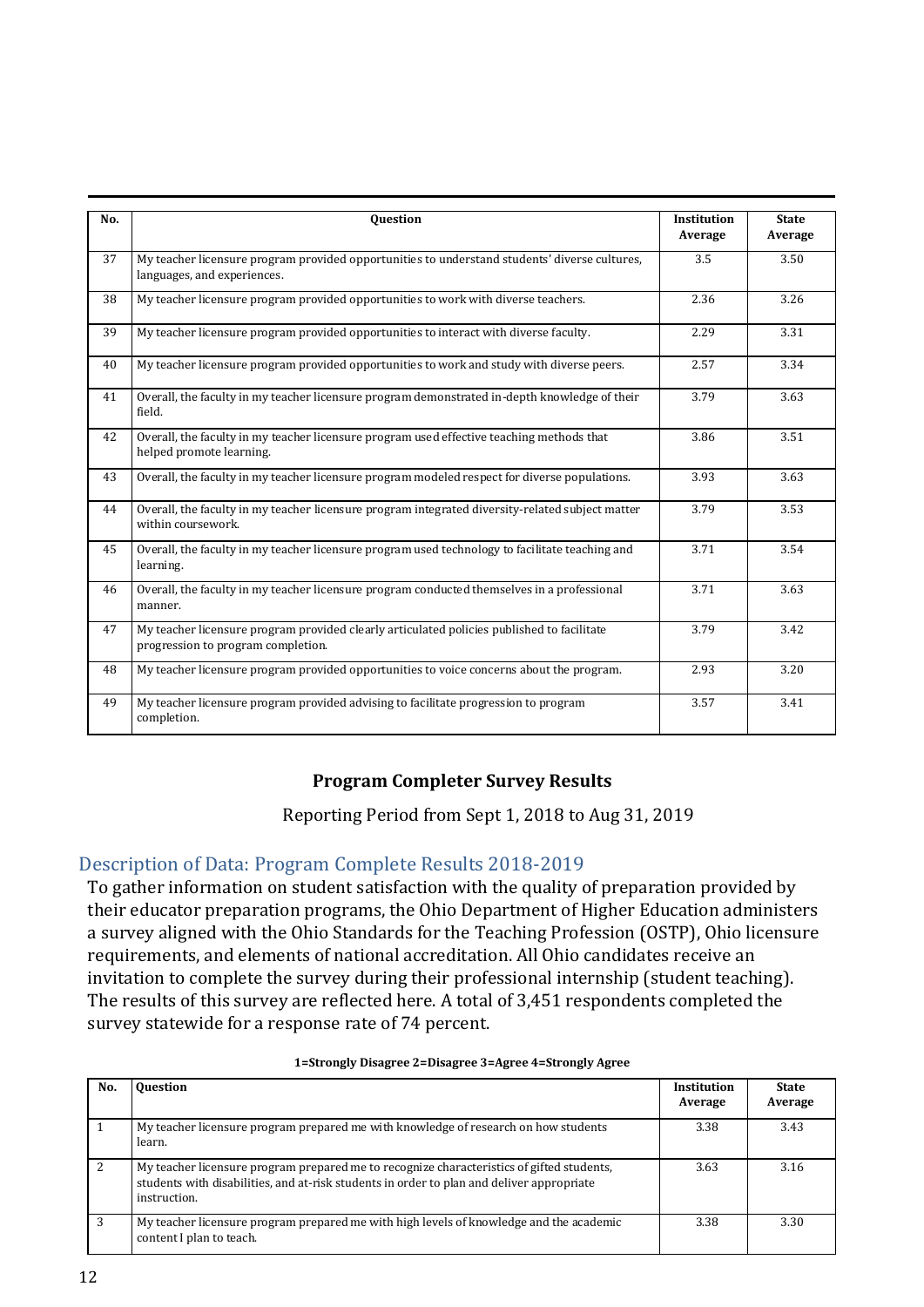| $\overline{4}$ | My teacher licensure program prepared me to identify instructional strategies appropriate to<br>my content area.                                                                                                      |      | 3.40 |
|----------------|-----------------------------------------------------------------------------------------------------------------------------------------------------------------------------------------------------------------------|------|------|
| 5              | My teacher licensure program prepared me to understand the importance of linking<br>interdisciplinary experiences.                                                                                                    | 3.63 | 3.31 |
| 6              | My teacher licensure program prepared me to align instructional goals and activities with<br>Ohio's academic content standards, including Ohio's Learning Standards.                                                  | 3.63 | 3.53 |
| $\overline{7}$ | My teacher licensure program prepared me to use assessment data to inform instruction.                                                                                                                                | 3.38 | 3.40 |
| 8              | My teacher licensure program prepared me to clearly communicate learning goals to students.                                                                                                                           | 3.38 | 3.41 |
| $\mathbf{q}$   | My teacher licensure program prepared me to apply knowledge of how students learn, to<br>inform instruction.                                                                                                          | 3.63 | 3.44 |
| 10             | My teacher licensure program prepared me to differentiate instruction to support the learning<br>needs of all students, including students identified as gifted, students with disabilities, and at-risk<br>students. | 3.63 | 3.32 |
| 11             | My teacher licensure program prepared me to identify strategies to increase student<br>motivation and interest in topics of study.                                                                                    | 3.38 | 3.25 |
| 12             | My teacher licensure program prepared me to create learning situations in which students<br>work independently, collaboratively, and/or a whole class.                                                                | 3.5  | 3.38 |
| 13             | My teacher licensure program prepared me to use strategies for effective classroom<br>management.                                                                                                                     | 3.38 | 3.15 |

| No. | Question                                                                                                                                                                  | Institution<br>Average | <b>State</b><br>Average |
|-----|---------------------------------------------------------------------------------------------------------------------------------------------------------------------------|------------------------|-------------------------|
| 14  | My teacher licensure program prepared me to communicate clearly and effectively.                                                                                          | 3.75                   | 3.46                    |
| 15  | My teacher licensure program prepared me to understand the importance of communication<br>with families and caregivers.                                                   | 3.5                    | 3.43                    |
| 16  | My teacher licensure program prepared me to understand, uphold, and follow professional<br>ethics, policies, and legal codes of professional conduct.                     | 3.63                   | 3.57                    |
| 17  | My teacher licensure program prepared me to use a variety of diagnostic, formative, and<br>summative assessments.                                                         | 3.75                   | 3.43                    |
| 18  | My teacher licensure program prepared me to understand students' diverse cultures,<br>language skills, and experiences.                                                   | 3.75                   | 3.31                    |
| 19  | My teacher licensure program prepared me to treat all students fairly and establish an<br>environment that is respectful, supportive, and caring.                         | 3.5                    | 3.57                    |
| 20  | My teacher licensure program prepared me to use technology to enhance teaching and<br>student learning.                                                                   | 3.75                   | 3.31                    |
| 21  | My teacher licensure program prepared me to collaborate with colleagues and members of<br>the community when and where appropriate.                                       | 3.25                   | 3.41                    |
| 22  | My teacher licensure program collected evidence of my performance on multiple measures to<br>monitor my progress.                                                         | 3.63                   | 3.43                    |
| 23  | My teacher licensure program provided me with knowledge of the Ohio Licensure Program<br>standards for my discipline (e.g. NAEYC, CEC, NCTM).                             | 3.5                    | 3.18                    |
| 24  | My teacher licensure program provided me with knowledge of the operation of Ohio schools as<br>delineated in the Ohio Department of Education School Operating Standards. | 3.0                    | 3.08                    |
| 25  | My teacher licensure program provided me with knowledge of the requirements for the<br>Resident Educator License.                                                         | 3.13                   | 3.08                    |
| 26  | My teacher licensure program provided me with knowledge of the Ohio Standards for the<br>Teaching Profession.                                                             | 3.25                   | 3.27                    |
| 27  | My teacher licensure program provided me with knowledge of the Ohio Standards for<br>Professional Development.                                                            | 3.38                   | 3.10                    |
| 28  | My teacher licensure program provided me with knowledge of the Ohio Academic Content<br>Standards, including Ohio's Learning Standards.                                   | 3.25                   | 3.43                    |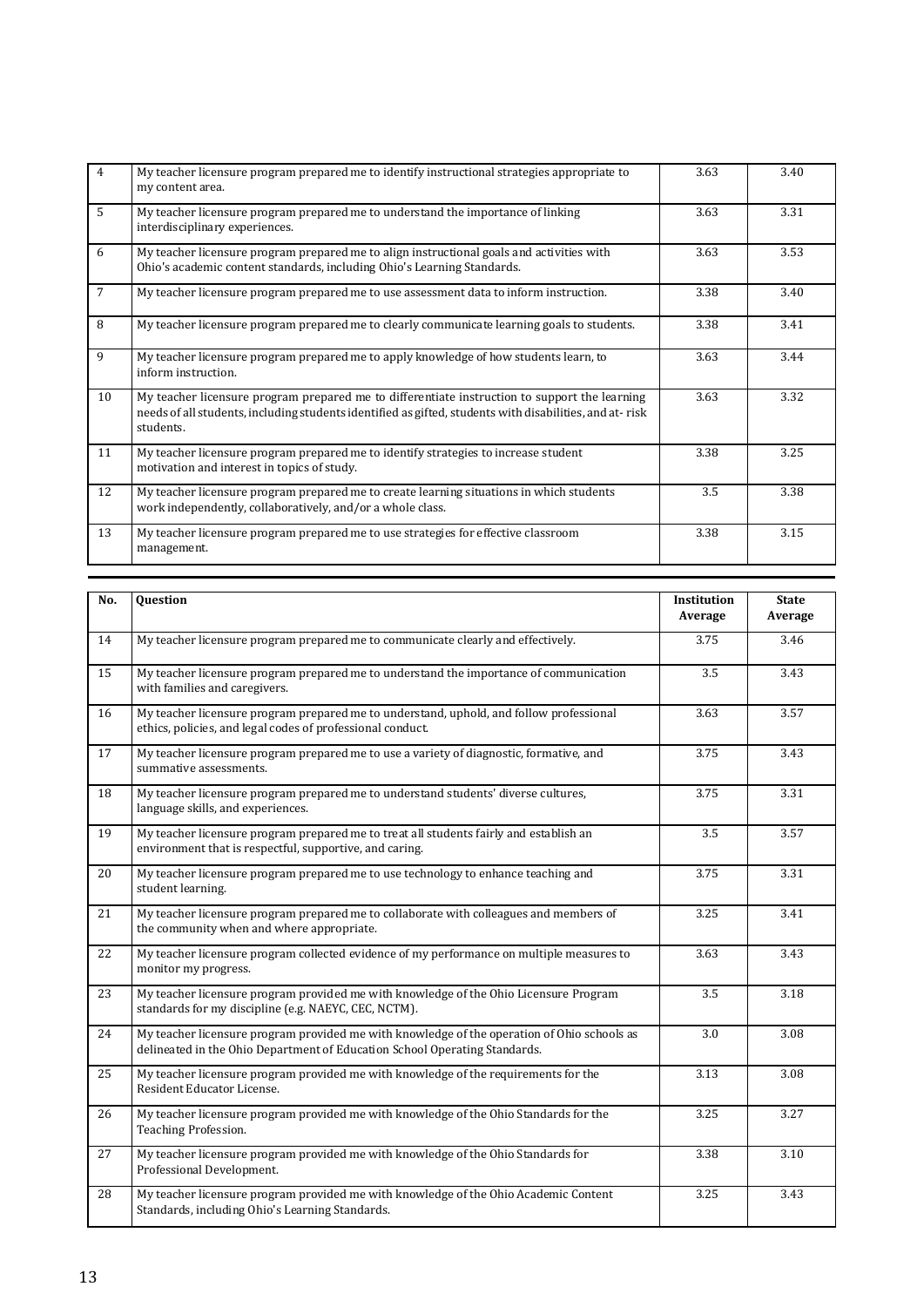| 29 | My teacher licensure program provided me with knowledge of the Value-added Growth<br>Measure as defined by the Ohio State Board of Education.                       | 3.5  | 2.71 |
|----|---------------------------------------------------------------------------------------------------------------------------------------------------------------------|------|------|
| 30 | My teacher licensure program provided field experiences that supported my development as an<br>effective educator focused on student learning.                      | 3.5  | 3.56 |
| 31 | My teacher licensure program provided field experiences in a variety of settings (urban,<br>suburban, and rural).                                                   | 3.88 | 3.32 |
| 32 | My teacher licensure program provided student teaching experience(s) that supported my<br>development as an effective educator focused on student learning.         | 3.5  | 3.54 |
| 33 | My teacher licensure program provided cooperating teachers who supported me through<br>observation and conferences (face-to-face or via electronic media).          | 3.5  | 3.51 |
| 34 | My teacher licensure program provided university supervisors who supported me through<br>observation and conferences (face-to-face or via electronic media).        | 3.63 | 3.51 |
| 35 | My teacher licensure program provided opportunities to work with diverse students (including<br>gifted students, students with disabilities, and at-risk students). | 3.5  | 3.33 |

| No.             | <b>Ouestion</b>                                                                                                                    | Institution<br>Average | <b>State</b><br>Average |
|-----------------|------------------------------------------------------------------------------------------------------------------------------------|------------------------|-------------------------|
| 36              | My teacher licensure program provided opportunities to understand students' diverse cultures,<br>languages, and experiences.       | 3.5                    | 3.33                    |
| 37              | My teacher licensure program provided opportunities to work with diverse teachers.                                                 | 3.5                    | 3.18                    |
| 38              | My teacher licensure program provided opportunities to interact with diverse faculty.                                              | 3.5                    | 3.22                    |
| $\overline{39}$ | My teacher licensure program provided opportunities to work and study with diverse peers.                                          | 3.25                   | 3.25                    |
| 40              | Overall, the faculty in my teacher licensure program demonstrated in-depth knowledge of their<br>field.                            | 3.25                   | 3.55                    |
| 41              | Overall, the faculty in my teacher licensure program used effective teaching methods that<br>helped promote learning.              | 3.63                   | 3.47                    |
| 42              | Overall, the faculty in my teacher licensure program modeled respect for diverse populations.                                      | 3.63                   | 3.54                    |
| 43              | Overall, the faculty in my teacher licensure program integrated diversity-related subject matter<br>within coursework.             | 3.5                    | 3.45                    |
| 44              | Overall, the faculty in my teacher licensure program used technology to facilitate teaching and<br>learning.                       | 3.5                    | 3.43                    |
| 45              | Overall, the faculty in my teacher licensure program conducted themselves in a professional<br>manner.                             | 3.63                   | 3.57                    |
| 46              | My teacher licensure program provided clearly articulated policies published to facilitate<br>progression to program completion.   | 3.5                    | 3.40                    |
| 47              | My teacher licensure program provided opportunities to voice concerns about the program.                                           | 3.25                   | 3.23                    |
| 48              | My teacher licensure program provided advising to facilitate progression to program<br>completion.                                 | 3.25                   | 3.36                    |
| 49              | My teacher licensure program prepared me with the knowledge and skills necessary to enter<br>the classroom as a Resident Educator. | 3.5                    | 3.34                    |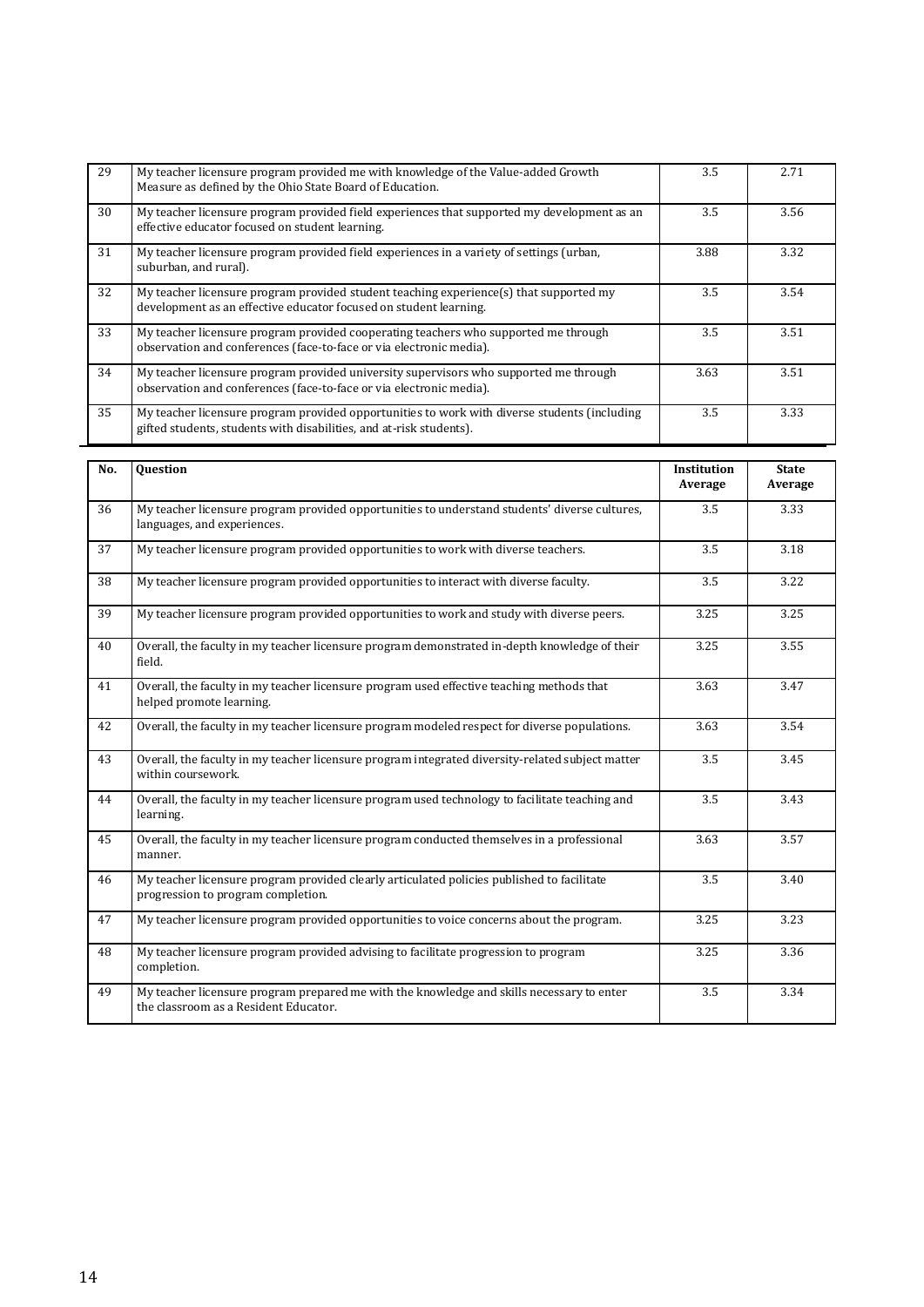<span id="page-14-0"></span>**Graduate Survey Data** – a survey of graduates' perception of the quality of their preparation

## **Statewide Survey of Ohio Resident Educators' Reflections on their Educator Preparation Program**

Reporting Period from Sept 1, 2018 to Aug 31, 2019

## Description of Data:

To gather information on alumni satisfaction with the quality of preparation provided by their educator preparation programs, the Ohio Department of Higher Education administers a survey aligned with the Ohio Standards for the Teaching Profession (OSTP), Ohio licensure requirements, and elements of national accreditation. All Ohio Resident Educators who completed their preparation in Ohio receive an invitation to complete the survey in the fall semester as they enter Year 2 of the Resident Educator program. A total of 399 respondents completed the survey statewide for a response rate of 12 percent.

## *NOTE: There were only 2 respondents that completed this survey from 2017-18, so that data is not included in this report.*

| No.            | Question                                                                                                                                                                                                              | Institution<br>Average | <b>State</b><br>Average |
|----------------|-----------------------------------------------------------------------------------------------------------------------------------------------------------------------------------------------------------------------|------------------------|-------------------------|
| $\mathbf{1}$   | My teacher licensure program prepared me with knowledge of research on how students<br>learn.                                                                                                                         | 3.67                   | 3.43                    |
| $\overline{2}$ | My teacher licensure program prepared me to recognize characteristics of gifted students,<br>students with disabilities, and at-risk students in order to plan and deliver appropriate<br>instruction.                | 3.5                    | 3.16                    |
| 3              | My teacher licensure program prepared me with high levels of knowledge and the academic<br>content I plan to teach.                                                                                                   | 3.5                    | 3.30                    |
| $\overline{4}$ | My teacher licensure program prepared me to identify instructional strategies appropriate to<br>my content area.                                                                                                      | 3.67                   | 3.40                    |
| 5              | My teacher licensure program prepared me to understand the importance of linking<br>interdisciplinary experiences.                                                                                                    | 3.17                   | 3.31                    |
| 6              | My teacher licensure program prepared me to align instructional goals and activities with<br>Ohio's academic content standards, including Ohio's Learning Standards.                                                  | 3.5                    | 3.53                    |
| $\overline{7}$ | My teacher licensure program prepared me to use assessment data to inform instruction.                                                                                                                                | 3.83                   | 3.40                    |
| 8              | My teacher licensure program prepared me to clearly communicate learning goals to students.                                                                                                                           | 3.5                    | 3.41                    |
| 9              | My teacher licensure program prepared me to apply knowledge of how students learn, to<br>inform instruction.                                                                                                          | 3.83                   | 3.44                    |
| 10             | My teacher licensure program prepared me to differentiate instruction to support the learning<br>needs of all students, including students identified as gifted, students with disabilities, and at-risk<br>students. | 3.83                   | 3.32                    |
| 11             | My teacher licensure program prepared me to identify strategies to increase student<br>motivation and interest in topics of study.                                                                                    | 3.67                   | 3.25                    |
| 12             | My teacher licensure program prepared me to create learning situations in which students<br>work independently, collaboratively, and/or a whole class.                                                                | 3.5                    | 3.38                    |
| 13             | My teacher licensure program prepared me to use strategies for effective classroom<br>management.                                                                                                                     | 3.67                   | 3.15                    |

**1=Strongly Disagree 2=Disagree 3=Agree 4=Strongly Agree**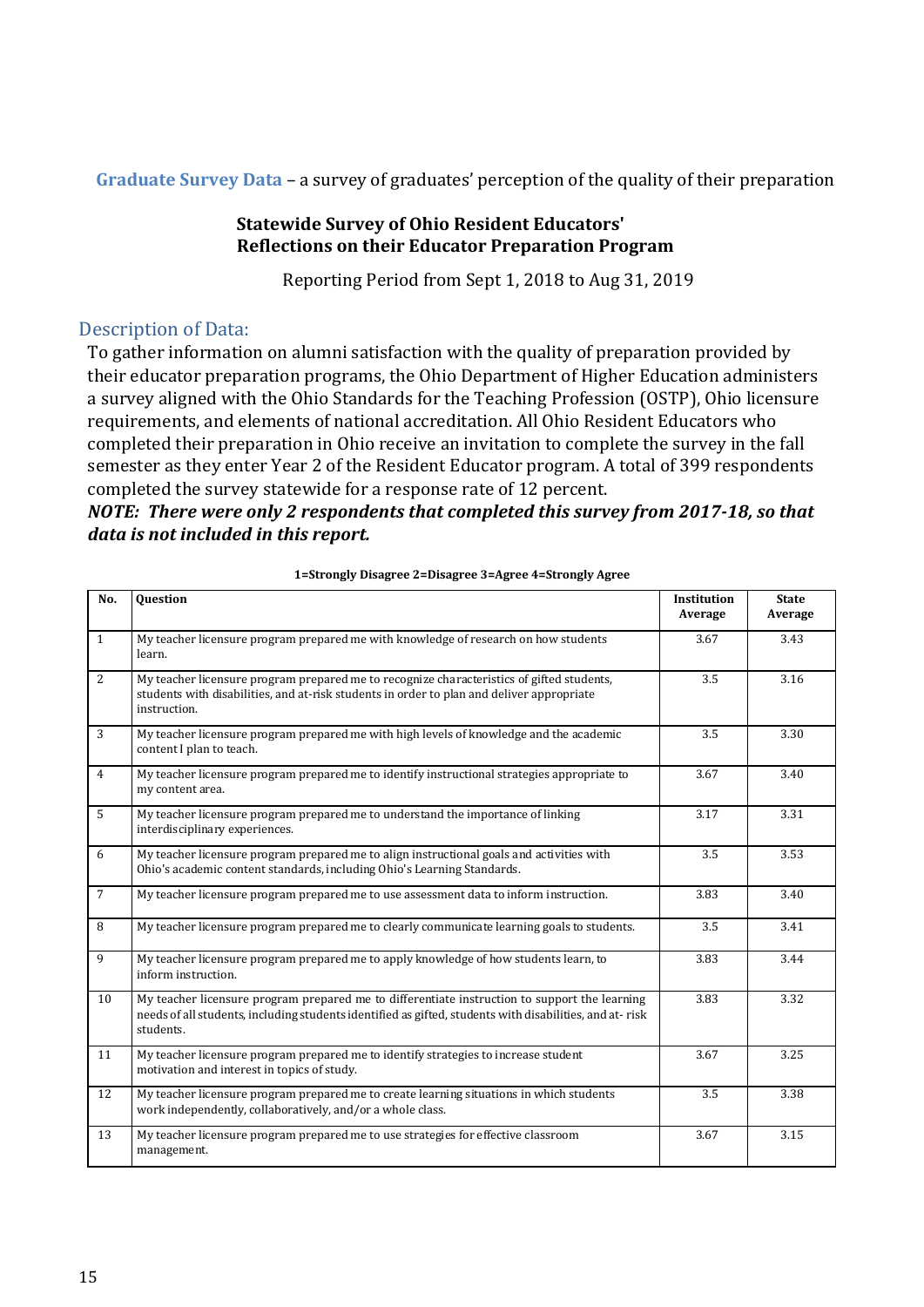| No.    | Question                                                                                                                                                                  | Institution<br>Average | <b>State</b><br>Average |
|--------|---------------------------------------------------------------------------------------------------------------------------------------------------------------------------|------------------------|-------------------------|
| 14     | My teacher licensure program prepared me to communicate clearly and effectively.                                                                                          | 3.67                   | 3.46                    |
| 15     | My teacher licensure program prepared me to understand the importance of communication<br>with families and caregivers.                                                   | 3.83                   | 3.43                    |
| 16     | My teacher licensure program prepared me to understand, uphold, and follow professional<br>ethics, policies, and legal codes of professional conduct.                     | 3.83                   | 3.57                    |
| 17     | My teacher licensure program prepared me to use a variety of diagnostic, formative, and<br>summative assessments.                                                         | 3.83                   | 3.43                    |
| 18     | My teacher licensure program prepared me to understand students' diverse cultures,<br>language skills, and experiences.                                                   | 3.67                   | 3.31                    |
| 19     | My teacher licensure program prepared me to treat all students fairly and establish an<br>environment that is respectful, supportive, and caring.                         | 3.67                   | 3.57                    |
| 20     | My teacher licensure program prepared me to use technology to enhance teaching and<br>student learning.                                                                   | 3.17                   | 3.31                    |
| 21     | My teacher licensure program prepared me to collaborate with colleagues and members of<br>the community when and where appropriate.                                       | 3.67                   | 3.41                    |
| 22     | My teacher licensure program collected evidence of my performance on multiple measures to<br>monitor my progress.                                                         | 3.67                   | 3.43                    |
| 23     | My teacher licensure program provided me with knowledge of the Ohio Licensure Program<br>standards for my discipline (e.g. NAEYC, CEC, NCTM).                             | 3.67                   | 3.18                    |
| 24     | My teacher licensure program provided me with knowledge of the operation of Ohio schools as<br>delineated in the Ohio Department of Education School Operating Standards. | 3.5                    | 3.08                    |
| 25     | My teacher licensure program provided me with knowledge of the requirements for the<br>Resident Educator License.                                                         | 3.5                    | 3.08                    |
| 26     | My teacher licensure program provided me with knowledge of the Ohio Standards for the<br>Teaching Profession.                                                             | 3.17                   | 3.27                    |
| 27     | My teacher licensure program provided me with knowledge of the Ohio Standards for<br>Professional Development.                                                            | 3.17                   | 3.10                    |
| 28     | My teacher licensure program provided me with knowledge of the Ohio Academic Content<br>Standards, including Ohio's Learning Standards.                                   | 3.17                   | 3.43                    |
| 29     | My teacher licensure program provided me with knowledge of the Value-added Growth<br>Measure as defined by the Ohio State Board of Education.                             | 3.0                    | 2.71                    |
| $30\,$ | My teacher licensure program provided field experiences that supported my development as an<br>effective educator focused on student learning.                            | 3.83                   | 3.56                    |
| 31     | My teacher licensure program provided field experiences in a variety of settings (urban,<br>suburban, and rural).                                                         | 3.5                    | 3.32                    |
| 32     | My teacher licensure program provided student teaching experience(s) that supported my<br>development as an effective educator focused on student learning.               | 3.83                   | 3.54                    |
| 33     | My teacher licensure program provided cooperating teachers who supported me through<br>observation and conferences (face-to-face or via electronic media).                | 3.83                   | 3.51                    |
| 34     | My teacher licensure program provided university supervisors who supported me through<br>observation and conferences (face-to-face or via electronic media).              | 3.83                   | 3.51                    |
| 35     | My teacher licensure program provided opportunities to work with diverse students (including<br>gifted students, students with disabilities, and at-risk students).       | 3.67                   | 3.33                    |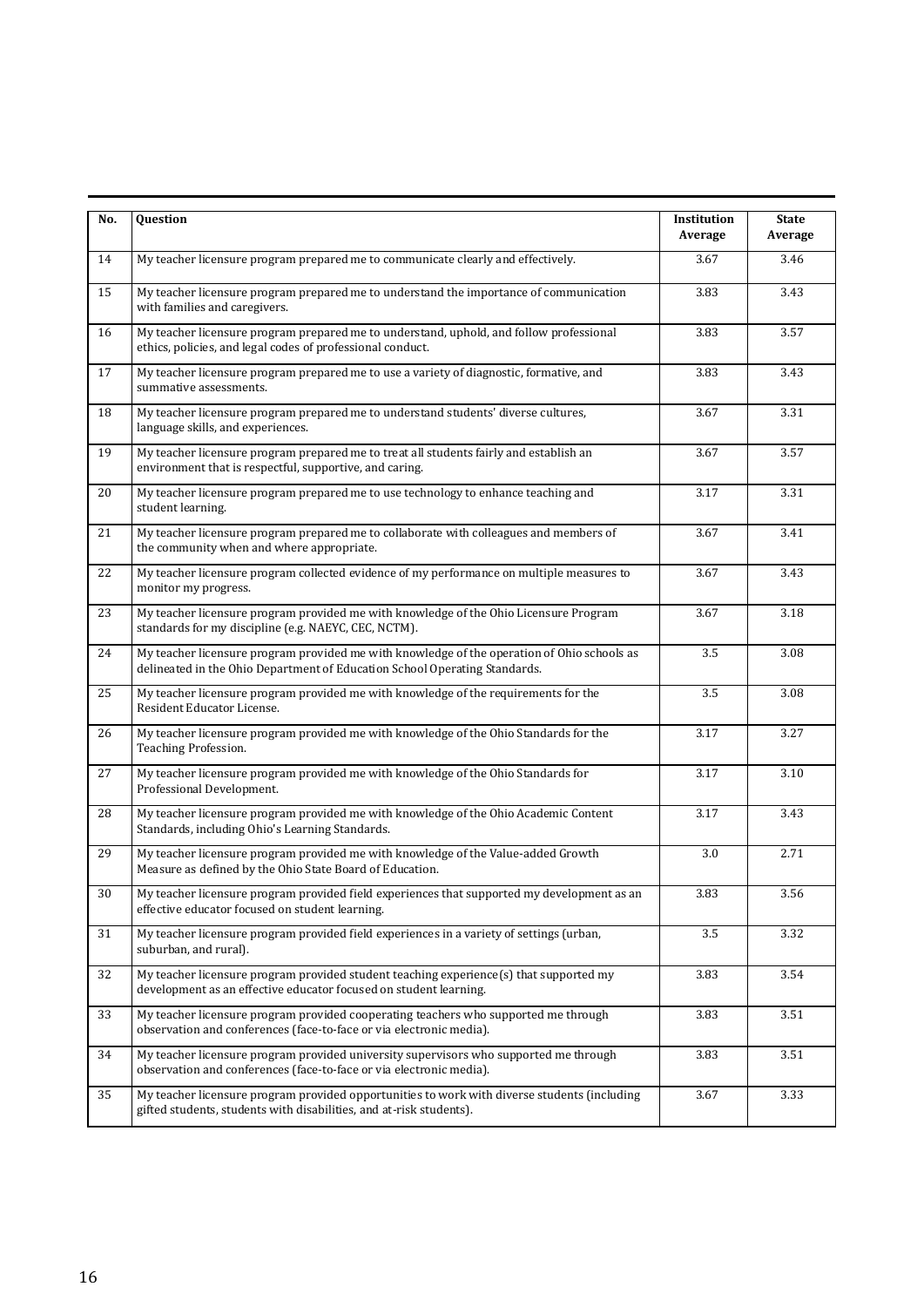| No. | <b>Ouestion</b>                                                                                                                    | Institution<br>Average | <b>State</b><br>Average |
|-----|------------------------------------------------------------------------------------------------------------------------------------|------------------------|-------------------------|
| 36  | My teacher licensure program provided opportunities to understand students' diverse cultures,<br>languages, and experiences.       | 3.67                   | 3.33                    |
| 37  | My teacher licensure program provided opportunities to work with diverse teachers.                                                 | 3.67                   | 3.18                    |
| 38  | My teacher licensure program provided opportunities to interact with diverse faculty.                                              | 3.67                   | 3.22                    |
| 39  | My teacher licensure program provided opportunities to work and study with diverse peers.                                          | 3.67                   | 3.25                    |
| 40  | Overall, the faculty in my teacher licensure program demonstrated in-depth knowledge of their<br>field.                            | 3.83                   | 3.55                    |
| 41  | Overall, the faculty in my teacher licensure program used effective teaching methods that<br>helped promote learning.              | 3.83                   | 3.47                    |
| 42  | Overall, the faculty in my teacher licensure program modeled respect for diverse populations.                                      | 3.83                   | 3.54                    |
| 43  | Overall, the faculty in my teacher licensure program integrated diversity-related subject matter<br>within coursework.             | 3.67                   | 3.45                    |
| 44  | Overall, the faculty in my teacher licensure program used technology to facilitate teaching and<br>learning.                       | 3.17                   | 3.43                    |
| 45  | Overall, the faculty in my teacher licensure program conducted themselves in a professional<br>manner.                             | 3.17                   | 3.57                    |
| 46  | My teacher licensure program provided clearly articulated policies published to facilitate<br>progression to program completion.   | 3.83                   | 3.40                    |
| 47  | My teacher licensure program provided opportunities to voice concerns about the program.                                           | 3.17                   | 3.23                    |
| 48  | My teacher licensure program provided advising to facilitate progression to program<br>completion.                                 | 3.83                   | 3.36                    |
| 49  | My teacher licensure program prepared me with the knowledge and skills necessary to enter<br>the classroom as a Resident Educator. | 3.67                   | 3.34                    |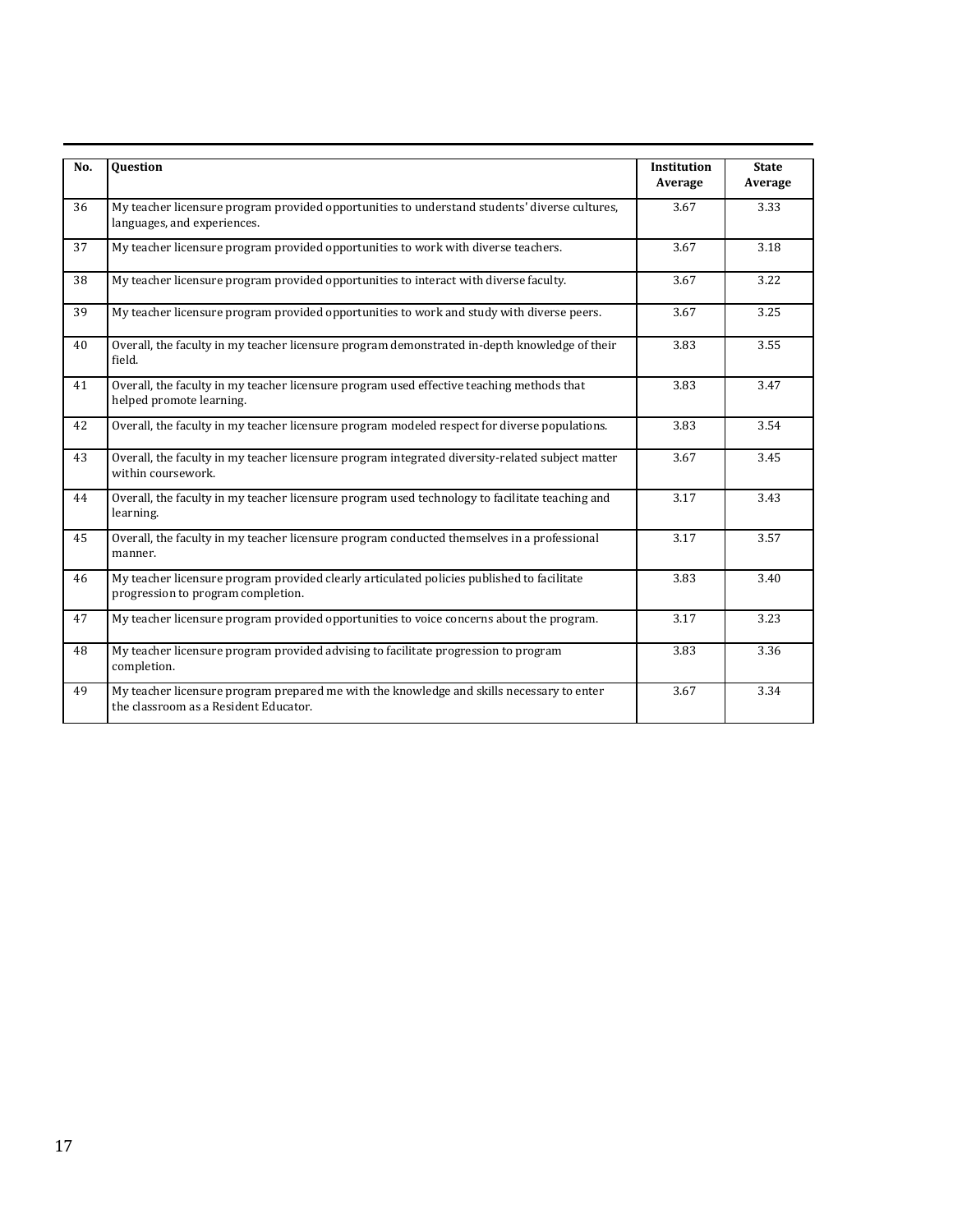<span id="page-17-0"></span>**Measure 5: Graduation Rates from Preparation Programs – Completion of Student Teaching**

|         | <b>Number Admitted to Student</b><br><b>Teaching</b> | <b>Number Successfully Completing</b><br><b>Student Teaching</b> |
|---------|------------------------------------------------------|------------------------------------------------------------------|
| 2017-18 | 14                                                   | 10                                                               |
| 2018-19 | <b>10</b>                                            | <b>10</b>                                                        |

## <span id="page-17-1"></span>**Measure 6: Ability of Completers to Meet Licensing (certification) and Any Additional State Requirements**

## **Teacher Licensure Test Pass Rates: 2017-18 through 2018-19**

| <b>State Rating: Effective</b> |                          |                  |  |  |  |  |  |  |
|--------------------------------|--------------------------|------------------|--|--|--|--|--|--|
| Year                           | <b>Completers Tested</b> | <b>Pass Rate</b> |  |  |  |  |  |  |
| 2017-2018                      | 22                       | 100%             |  |  |  |  |  |  |
| 2018-2019                      | 16                       | 94%              |  |  |  |  |  |  |

<span id="page-17-2"></span>**Measure 7: Ability of Completers to be Hired in Education Positions for Which They are Prepared – Employment Data**

|               | <b>Number of Graduates</b> | <b>Employed in Teaching</b><br><b>Field</b> | <b>Attending Graduate School</b> |
|---------------|----------------------------|---------------------------------------------|----------------------------------|
| $2017 - 2018$ |                            |                                             |                                  |
| $2018 - 2019$ |                            |                                             |                                  |

## <span id="page-17-3"></span>**Measure 8: Student Loan Default Rates for Marietta College**

**Link to Consumer Information Guide:** <http://www.marietta.edu/consumer-information-guide>

**Link to Marietta College Student Loan Default Rate:**

**[http://www.collegefactual.com/colleges/marietta-college/paying-for-college/student-loan](http://www.collegefactual.com/colleges/marietta-college/paying-for-college/student-loan-)debt/ - secDefault**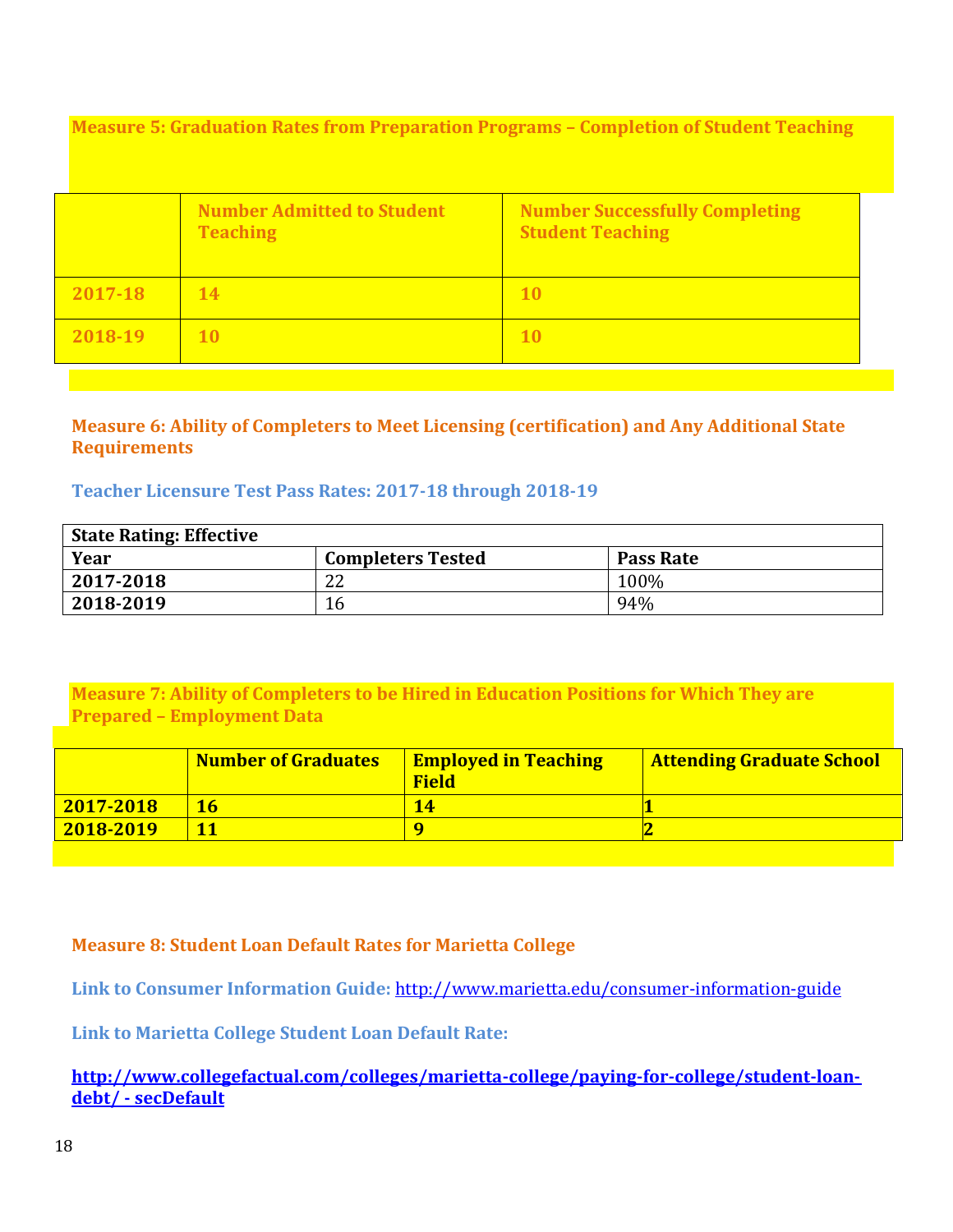

**<https://www.collegefactual.com/colleges/marietta-college/paying-for-college/student-loan-debt/> (Accessed 4/12/20)**



**<https://www.collegefactual.com/colleges/marietta-college/paying-for-college/student-loan-debt/> (Accessed 4/12/20)**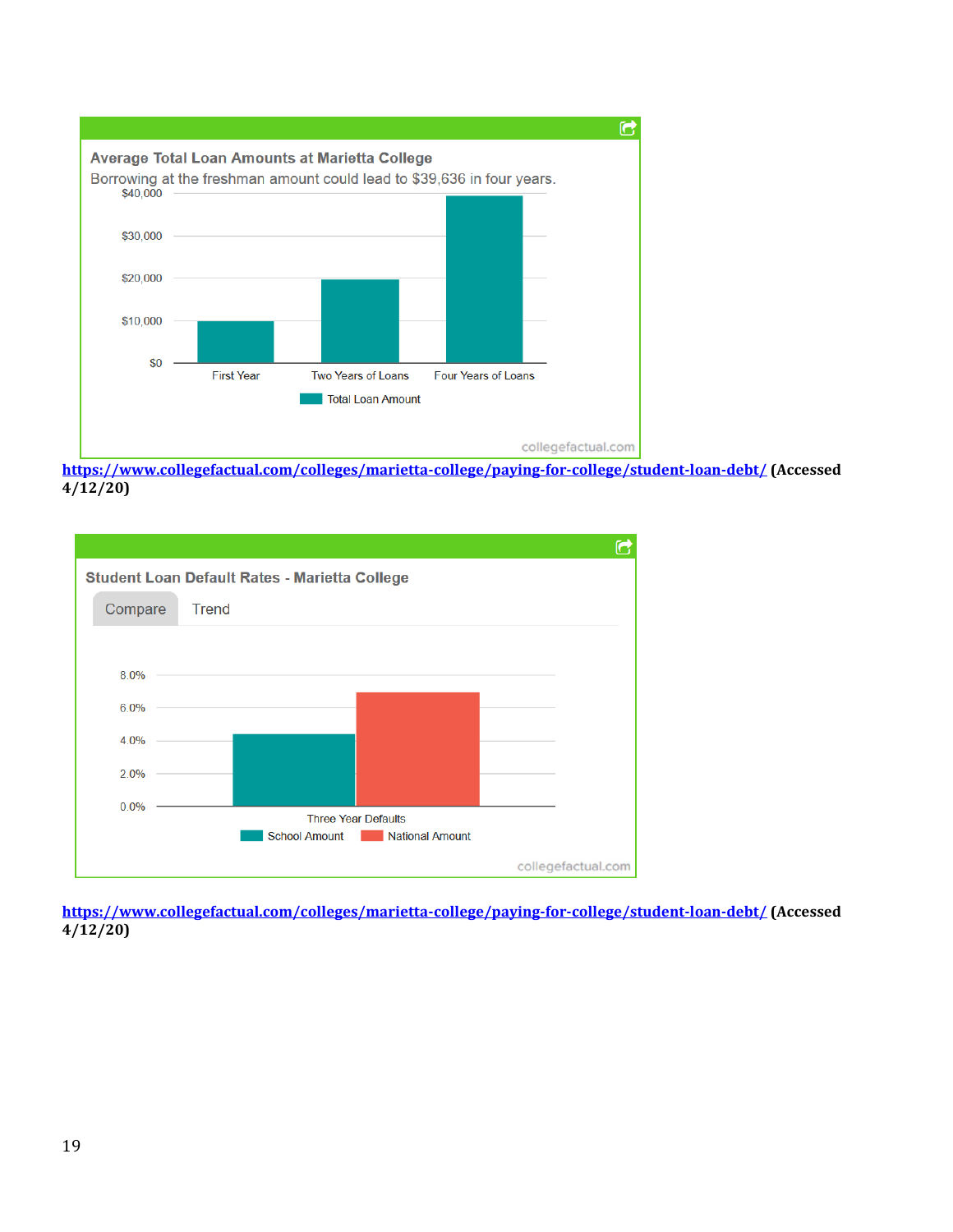## <span id="page-19-0"></span>**Additional Data: edTPA Data**

## Description of Data:

The Marietta College Education Department engages in programmatic review discussions around a variety of data sources annually. Since 2013, one of those sources of data has been the edTPA, a nationally scored performance assessment of student teaching. The scores can be disaggregated to examine performance across 15 different rubrics that represent best practices that the department can use to determine needed changes in our curriculum. The data can be viewed across programs as noted below, or further disaggregated to individual degree programs.

| <b>Rubric Name</b>                                           | SP '16<br>$N=10$ | SP '17<br>$N=20$ | SP '18<br>$N=14$ | <b>FL '18</b><br>$N=1$ | SP'19<br>$N=10$ | Avg by<br><b>Rubric</b> |
|--------------------------------------------------------------|------------------|------------------|------------------|------------------------|-----------------|-------------------------|
| 1. Planning for Content Understandings                       | 3.6              | 3.13             | 2.92             | 3                      | 3               | 3.13                    |
| 2. Planning for Various Learning Needs                       | 3.7              | 2.88             | 2.92             | $\overline{3}$         | 3.33            | 3.17                    |
| 3. Planning: Using Knowledge of Students                     | 3.8              | 3.31             | 2.92             | 3                      | 2.78            | 3.16                    |
| 4. Identifying and Supporting Language Demands               | 3.7              | 3                | 3                | $\overline{2}$         | 2.67            | 2.87                    |
| 5. Planning: Assessments                                     | 3.2              | 3.06             | 3                | 3                      | 2.89            | 3.03                    |
| 6. Learning Environment                                      | 3.3              | 3                | $\overline{3}$   | $\overline{3}$         | 3               | 3.06                    |
| 7. Engaging Learners                                         | 3.5              | 2.94             | 2.85             | 3                      | 3.22            | 3.10                    |
| 8. Deepening Learning                                        | 3.3              | 2.89             | 2.77             | 3                      | 2.67            | 2.93                    |
| 9. Subject-specific Pedagogy                                 | 3                | 2.89             | 2.64             | 3                      | 2.78            | 2.86                    |
| 10. Analyzing Teaching Effectiveness                         | 3.1              | 2.75             | 3.07             | 3                      | 3.11            | 3.01                    |
| 11. Analysis of Student Learning                             | 3.5              | 3.13             | 3.64             | 3                      | 2.78            | 3.21                    |
| 12. Providing Feedback                                       | 3                | 3.13             | 4.07             | 4                      | 3.28            | 3.50                    |
| 13. Student Use of Feedback                                  | 3                | 2.69             | 3.64             | 3                      | 2.61            | 2.99                    |
| 14. Analyzing Students' Language Use and Content<br>Learning | 3.3              | 2.75             | 3.79             | 3                      | 2.89            | 3.15                    |
| 15. Use of Assessment to Inform Instruction                  | 3.3              | 2.88             | 3.86             | 3                      | 3.44            | 3.30                    |
| <b>Average Rubric Score</b>                                  | 3.35             | 2.96             | 3.21             | 3                      | 2.96            | 3.10                    |
| <b>Mean Composite Score</b>                                  | 49.90            | 44.38            | 43.54            | 45.00                  | 44.30           | 45.71                   |
| <b>Range Composite Scores</b>                                | $43 -$<br>59     | 33-55            | 35-50            | N/A                    | 36-52           |                         |

#### **edTPA Performance Data Spring 2016 through Spring 2019**

#### **Marietta College edTPA Summary Data vs. National Summary Data**

| edTPA Marietta College Averages              |       |  | edTPA National Averages                      |
|----------------------------------------------|-------|--|----------------------------------------------|
| <b>Planning Task Average Score</b>           | 15.36 |  | <b>Planning Task Average Score</b>           |
| <b>Planning Task Average Rubric Score</b>    | 3.07  |  | <b>Planning Task Average Rubric Score</b>    |
| <b>Instruction Task Average Score</b>        | 14.96 |  | <b>Instruction Task Average Score</b>        |
| <b>Instruction Task Average Rubric Score</b> | 2.99  |  | <b>Instruction Task Average Rubric Score</b> |
| Assessment Task Average Score                | 16.14 |  | Assessment Task Average Score                |

| edTPA Marietta College Averages              |       | edTPA National Averages                      |       |
|----------------------------------------------|-------|----------------------------------------------|-------|
| <b>Planning Task Average Score</b>           | 15.36 | <b>Planning Task Average Score</b>           | 15.00 |
| <b>Planning Task Average Rubric Score</b>    | 3.07  | <b>Planning Task Average Rubric Score</b>    | 3.02  |
| <b>Instruction Task Average Score</b>        | 14.96 | <b>Instruction Task Average Score</b>        | 14.50 |
| <b>Instruction Task Average Rubric Score</b> | 2.99  | <b>Instruction Task Average Rubric Score</b> | 2.90  |
| Assessment Task Average Score                | 16.14 | Assessment Task Average Score                | 14.50 |